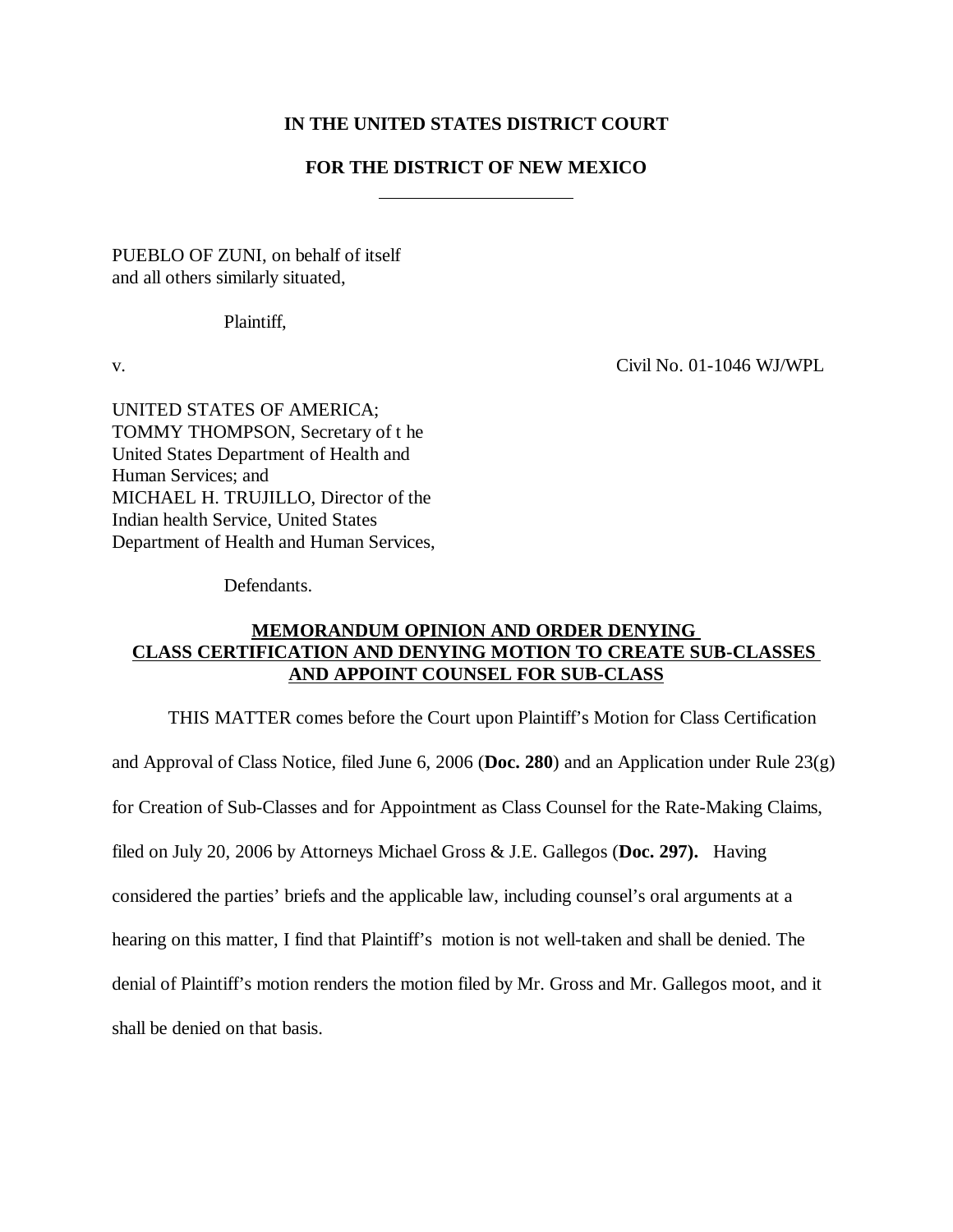#### **BACKGROUND**

This case (the "Zuni" case) is a putative class action case filed by Plaintiff Pueblo of Zuni ("Plaintiff") which seeks damages against the United States Government ("Government" 1 ) for its alleged failure to pay the full contract amounts specified in contracts between Native American Tribes or Pueblos (collectively, "tribes") and the Indian Health Service ("IHS") that were awarded under the Indian Self-Determination and Education Assistance Act ("ISDA"), 25 U.S.C. § 450 et seq. In the Zuni case, these ISDA contracts provide that Zuni Pueblo members will deliver health care services to other Zuni Pueblo members that would otherwise be provided to members by IHS. Plaintiff seeks damages for the Government's underpayment of contract support costs to tribes for ISDA contracts in fiscal years dating back from 1993 to the present. The Amended Complaint was filed on December 12, 2001 (Doc. 5). It alleges various theories of claims flowing from the Government's alleged breach of contract and violation of the ISDA, and requests both declaratory relief and monetary damages.

## A. Statutory Background

The ISDA's stated purpose is to allow tribes to directly operate their own federal programs. Under the ISDA, a tribe and the Secretary of Interior enter into a "self- determination contract," which incorporates the provisions of the model contract contained in the ISDA text. See 25 U.S.C. § 450l(a), (c). The ISDA specifies that the Government must pay a tribe's costs, including administrative expenses. 25 U.S.C. §§ 450j-l(a)(1) and (2). Administrative expenses include: (1) the amount that the agency would have spent for the operation of the program, had

<sup>&</sup>lt;sup>1</sup>Reference to "Government" herein includes the United States Government, along with the named federal agencies, Health and Human Services, and Indian Health Services, as well as the directors of these agencies all of whom are named Defendants.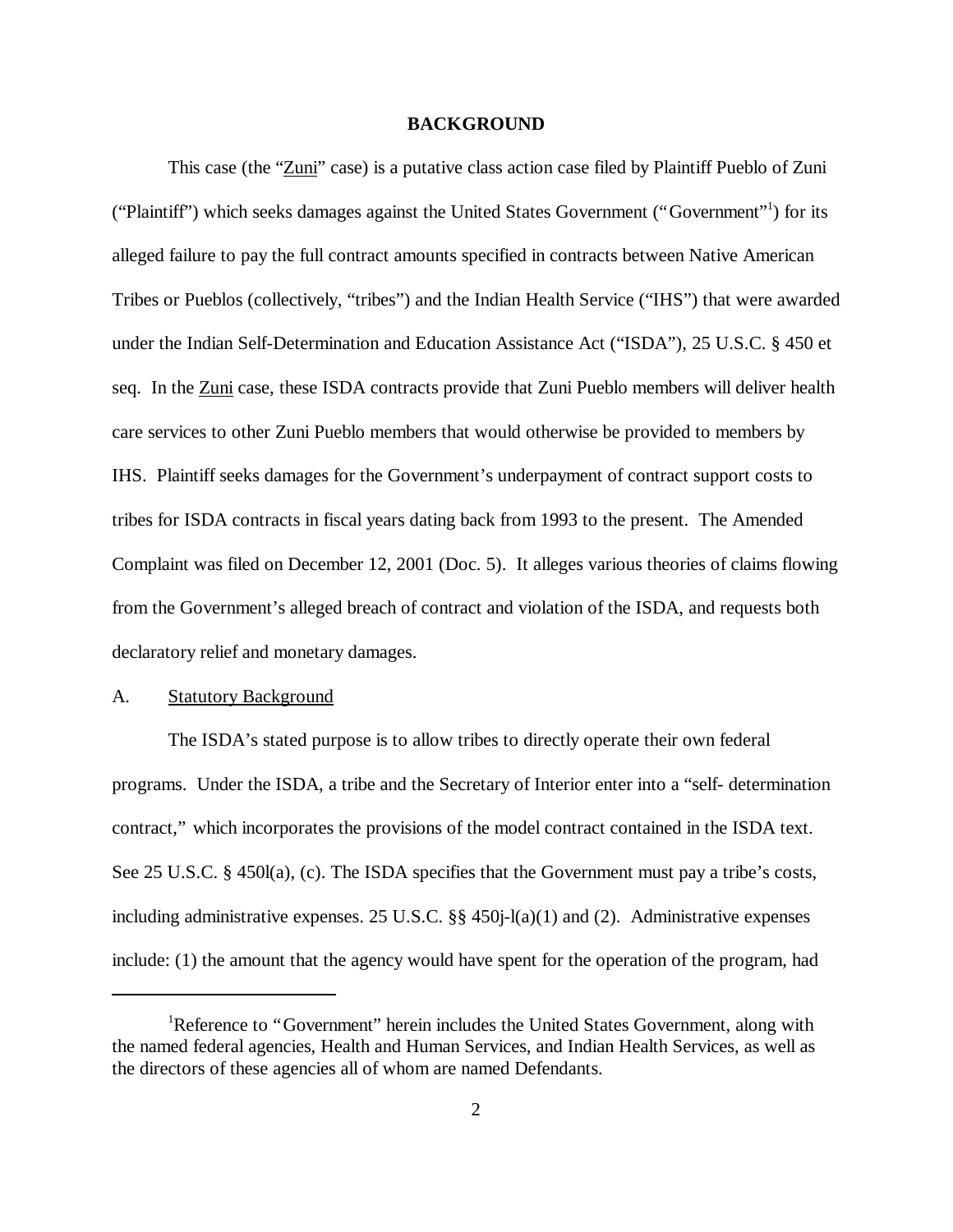the agency itself managed the program, and (2) contract support costs. § 450 $j-1$ (a)(1) & (2). The ISDA defines "contract support costs" as other "reasonable costs" that a federal agency would not have incurred, but which nonetheless "a tribal organization" acting "as a contractor" would incur "to ensure compliance with the terms of the contract and prudent management." § 450j- $1(a)(2)$ .

Contract support costs can include indirect administrative costs, such as special auditing or other financial management costs, § 450j-1(a)(3)(A)(ii); direct costs, such as workers' compensation insurance,  $\S 450j-1(a)(3)(A)(i)$ ; and certain startup costs,  $\S 450j-1(a)(5)$ . Most contract support costs are indirect costs "generally calculated by applying an 'indirect cost rate' to the amount of funds otherwise payable to the Tribe." Cherokee Nation of Okla. v. Leavitt, 543 U.S. 631, 635 (2005)("Leavitt"). Funding of indirect contract support costs is based on a variety of factors, including specific terms of each negotiated ISDA contract, each tribe's annual indirect cost rate, the amount of funding made available by Congress in the annual IHS appropriation and IHS policies and procedures for the calculation and distribution of indirect contract support costs. The Zuni case arises, in part, from a dispute regarding the funding of indirect contract support costs under the individual self-determination contracts.

Prior to 1998, Congress provided IHS with a lump-sum appropriation for the majority of its operations, also providing recommendations on the amount that IHS should expend on contract support costs.<sup>2</sup> Starting in the fiscal year 1998 appropriation, Congress explicitly limited

<sup>&</sup>lt;sup>2</sup> The Government's memorandum brief at 5-6 contains citations to pertinent supporting legislative documents. See , e.g., Dep't of the Interior & Related Agencies Appropriations Act, 1994, Pub. L. No. 103-138, 107 Stat. 1379, 1408 (1993) (appropriating a lump-sum appropriation for IHS for fiscal year 1994: "[t]hat not to exceed \$91,223,000 of the funds in this Act shall be available for payments to tribes and tribal organizations for indirect costs associated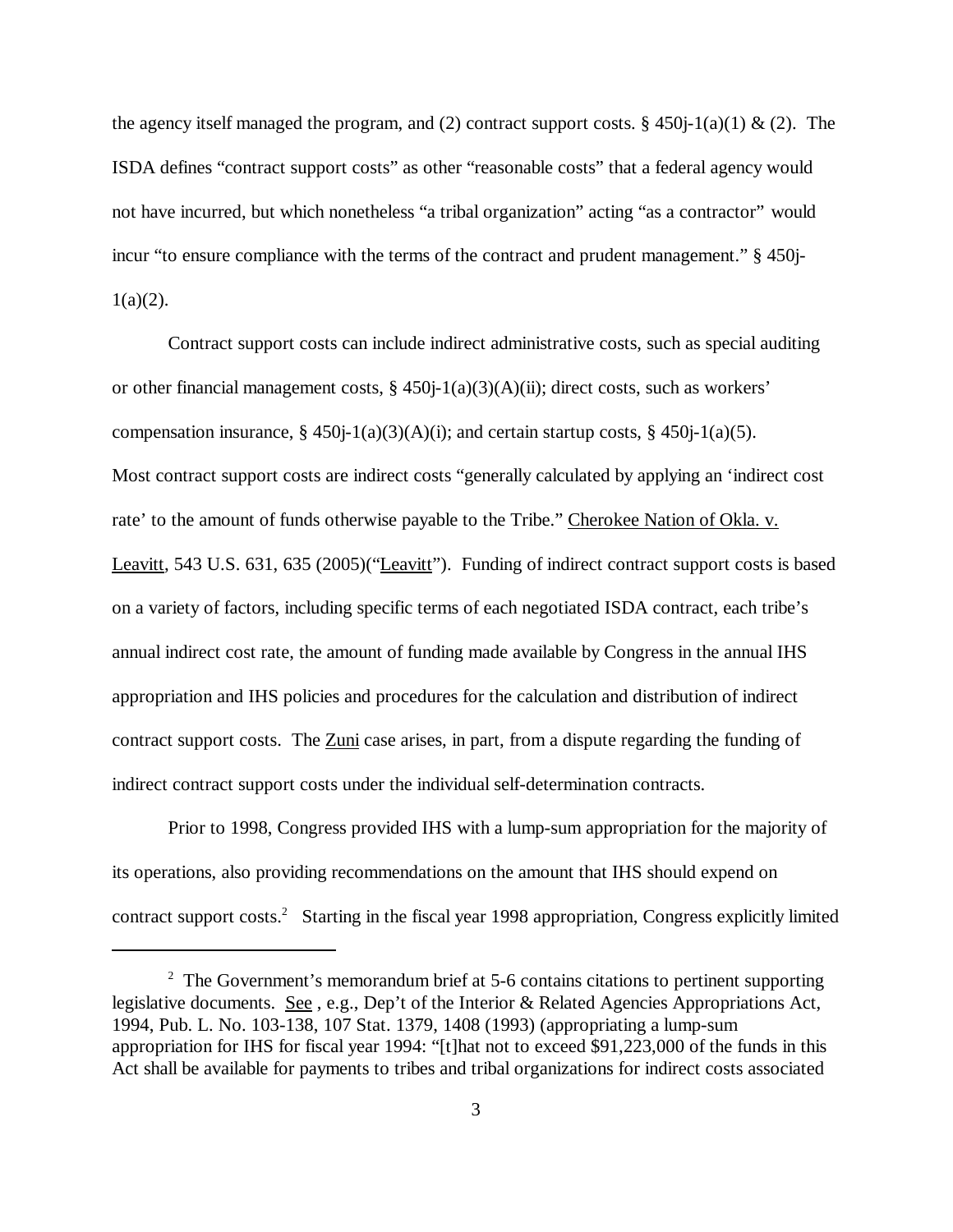the amount that IHS could expend on contract support costs by imposing a "cap" directly in the appropriations act.

 In March, 2005, the United States Supreme Court held that IHS could not defend against a claim for breach of an ISDA contract on the basis of insufficient congressional appropriations, "where Congress merely appropriates lump-sum amounts without statutorily restricting what can be done with those funds. . . ." Leavitt, 543 U.S. 631, at 637. However, the Supreme Court in that case did not address the liability of the Government when there is a capped appropriation for the total amount of funds owed to all ISDA contracts.

#### B. Plaintiff's Claims

Plaintiff seeks class certification for four "Claims" (actually groups of claims) which are

described as follows:

(1) Claims for contractual damages relating to contracts in effect after 1995, based on the agency's denial of full funding of contract support cost requirements associated with "new or expanded" contracts;

(2) Claims for contractual damages relating to contracts in effect after 1995, based on the agency's denial of full funding of contract support cost requirements associated with "ongoing" contracts;

(3) Claims for contractual damages for damages relating to contracts in effect after 1995, based on the agency's use of a methodology for determining indirect administrative contract support costs that undercalculates those costs; and

(4) Claims falling within Claims 1, 2 and/or 3, but for contracts in effect for years 1993 and 1994 (that is, before the congressional cap went into effect).

with contracts or grants or compacts authorized by the Indian Self-Determination Act.  $\dots$ "); H.R. Rep. No. 103-158, at 100 (1993) (recommending allocation of the lump-sum appropriation, including an allocation for contract support costs: "[t]he Committee recommends an increase of \$26,000,000 to fund fully contract support costs as required by law."), S. Rep. No. 103-114, at 107 (1993) (recommending an increase in appropriations and expressing concern regarding the "shortfall in contract support").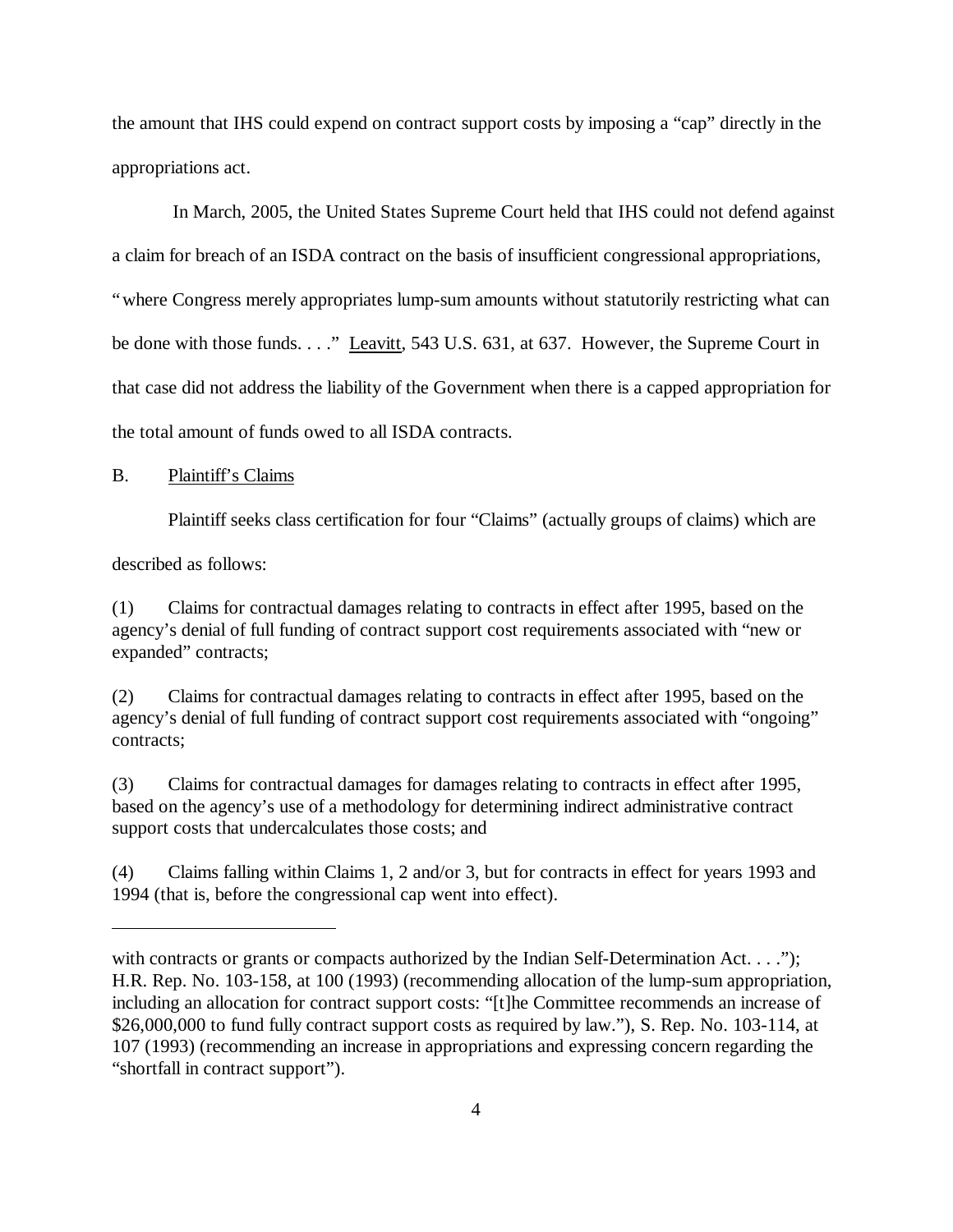Claims 1 and 2 can be described as "shortfall" claims. In this category of claims, Plaintiff asserts that IHS allegedly failed to pay the full amount of Plaintiff's need for indirect contract support costs, as calculated under its indirect cost rate. Shortfall claims refer to the difference between what IHS estimated as the amount of contract support costs each contractor believed was necessary to run its ISDA programs, and the amount that IHS was able to award for contract support costs. Claim 3 represents "miscalculation" or "rate-making" claims. This category of claims alleges a failure on the agency's part to make adjustments in calculating the full amount of costs associated with the IHS programs under contract. Under a miscalculation theory, Plaintiff alleges that IHS should have awarded indirect contract support costs only after first upwardly adjusting Plaintiff's indirect cost rate in effect in that year to account for the alleged underpayment of indirect contract support costs in connection with other, non-ISDA federal contracts. As part of the miscalculation claims, Plaintiff also alleges that the agency erroneously and purposely attributed over-recoveries to contractors by basing its allotments for the following year on the fiction that the contractor had recovered all of its indirect cost pool from every program source, even if the contractor had actually experienced an under-recovery (referred to as "carry-forward" claims). This resulted in the agency's failure to credit upward adjustments to contractors who had not received the full amount of indirect costs. Claim 4, which includes both shortfall and miscalculation claims, is separated from the other Claims because of some differences between the contracts in effect in 1993 and 1994, and those in subsequent years, after Congress mandated a Model Contract in 1994. The Amended Complaint states seven causes of action, which all fall into Claims 1 through 4.

The landscape of Plaintiff's claims is further complicated by time categories. Claims in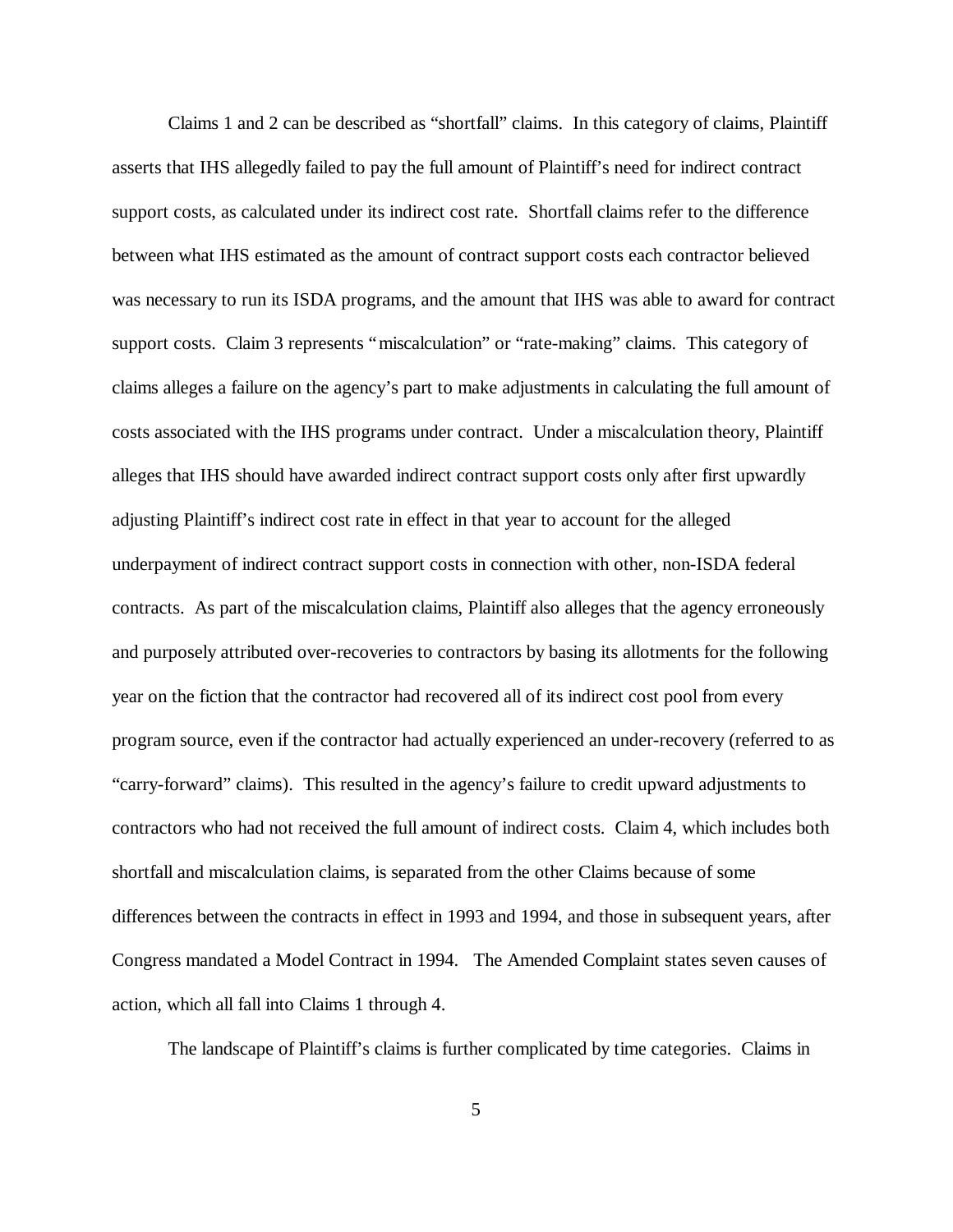"Lump Sum Years" arose in fiscal years before Congress limited the amount of funds available to IHS to pay the contracts. Claims for "Cap Years" arose in fiscal years after 1998, when Congress placed an appropriations cap on the amount that IHS could expend on contract support costs.

#### C. Related Cases

There are at least two other related cases having a connection with the District of New Mexico and a connection, albeit tenuous, with this litigation. One is Ramah Navajo Chapter v. Lujan, 112 F.3d 1455 (10th Cir. 1997), on remand to Ramah Navajo Chapter v. Babbit, 50 F.Supp.2d 1091 (D.N.M. 1999). This case was filed in this district some seventeen years ago as Civil No. 90-0957 LH/WWD and asserted claims of underpayment on contracts between a tribal organization of the Navajo Nation and the Bureau of Indian Affairs ("BIA"). The lawsuit initially alleged miscalculation claims, and shortfall claims which arose prior to 1994 (the year in which Congress placed an appropriations cap on the amount that the BIA could expend on contract supports costs). These claims settled after the Tenth Circuit reversed a grant of summary judgment to the Government.<sup>3</sup>

The complaint was then amended to include shortfall claims for fiscal years after 1994. The Ramah court denied plaintiff's motion for partial summary judgment regarding the shortfall claims for Cap Years, finding that the United States Supreme Court's decision in Leavitt did not

<sup>&</sup>lt;sup>3</sup> The Tenth Circuit held that in allocating funds for indirect contract costs, the Department of Interior may not reduce funding of self-determination contracts based on failure of other agencies to pay their indirect costs. The Court found that the BIA was wrong to include in its direct cost base all funds that were received by a tribe in a given fiscal year, even funds not received in connection with a self-determination contract. See, Ramah Navajo Chapter v. Lujan et al., 112 F.3d 1455 (10th Cir. 1997).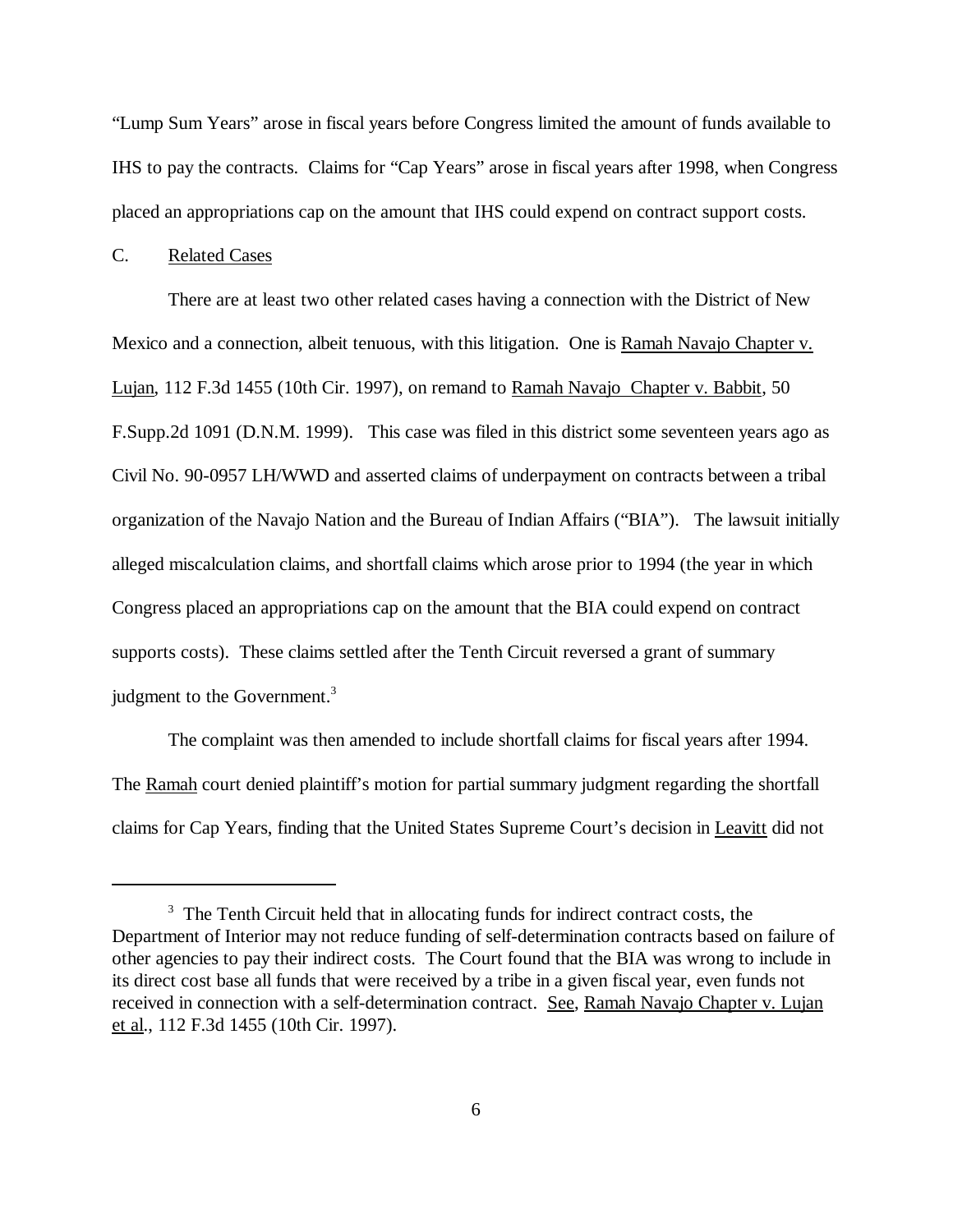apply to those claims because the contracts addressed in Leavitt arose prior to the imposition of the appropriations cap. See, Civil 90-957 LH/WWD, Doc. 1042, filed August 31, 2006. Settlement negotiations are ongoing, and the case is still pending.

Another case, Tunica-Biloxi Tribe of La. v. United States, Civ. No. 02-2413(RBW) (D.D.C.), was originally filed in the District of New Mexico, but was re-filed in the District of Columbia following an unfavorable decision by the Tenth Circuit in Cherokee Nation and Shoshone-Paiute Tribes v. Thompson, 311 F.3d 1054 (10th Cir. 2002). When the United States Supreme Court reversed the Tenth Circuit in Cherokee Nation v. Leavitt, 543 U.S. 631,125 S.Ct. 1172 (2005), the Tunica-Biloxi plaintiffs sought to intervene in the Zuni case. This Court denied the motion to intervene (Doc. 145) and the Tunica-Biloxi case remains in the District of Columbia for pretrial and trial purposes.

The question to be addressed here is whether the Zuni case meets the requirements of Rule 23 of the Federal Rules of Civil Procedure, such that the putative plaintiffs in the Zuni case should be joined in a class action. Plaintiff contends that all of Rule 23's prerequisites have been met, while the Government contends that none have been met. The Court takes no issue with the requirements regarding numerosity or fair and adequate representation of the class by present counsel. However, the other requirements are not satisfied, and class certification shall be denied. The denial of class certification necessarily moots the motion by Mr. Gross and Mr. Gallegos to create a sub-class and appoint them as counsel for that sub-class.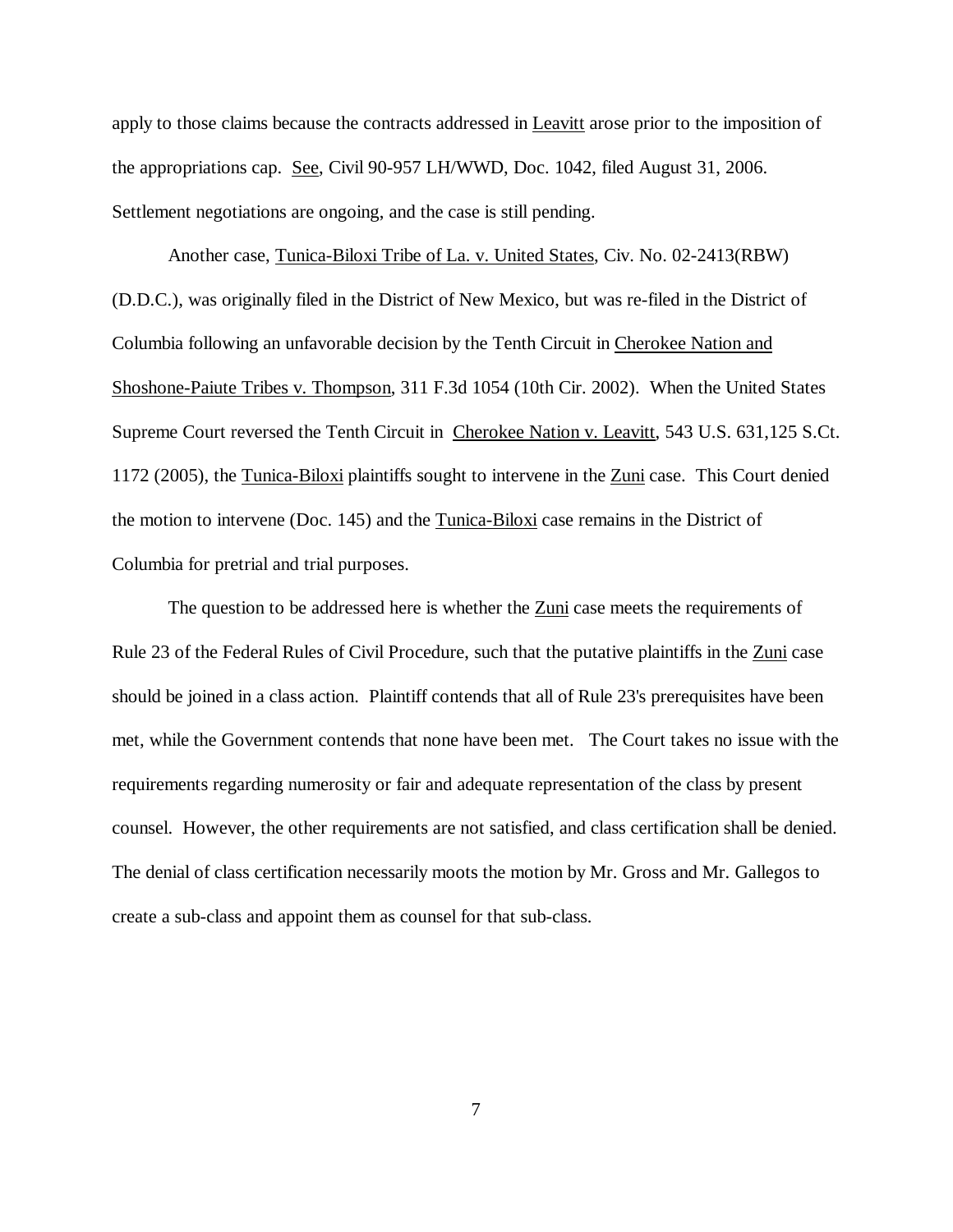#### **DISCUSSION**

The Government raises a threshold issue of jurisdiction, contending that the existence of unexhausted claims among the putative class members mandates a denial of class certification.

# **I. Jurisdiction & Exhaustion**

The basis for the Government's jurisdictional argument is that the waiver of sovereign immunity contained in the ISDA for monetary claims against the Government is conditioned on compliance with the Contracts Disputes Act ("CDA"), 41 U.S.C. §§ 605(a). The CDA applies to self-determination contracts under the ISDA. 25 U.S.C. § 450m-1(d). If the exhaustion requirement under the CDA is jurisdictional and mandatory, then these terms and conditions are prerequisites to this Court's subject matter jurisdiction over the Plaintiff's and all other putative plaintiffs' claims.

The ISDA provides in part that:

[t]he United States district courts shall have original jurisdiction over any civil action or claim against the appropriate Secretary arising under this subchapter and, subject to the provisions of subsection (d) of this section and concurrent with the United States Court of Claims, over any civil action or claim against the Secretary for money damages arising under contracts authorized by this subchapter. . . .

25 U.S.C. § 450m-1(a). The ISDA also provides that the CDA "shall apply to self-determination contracts." 25 U.S.C. § 450m-1(d). The CDA provides a mandatory administrative exhaustion scheme, referred to as "presentment," which is applicable to contract disputes between government contractors and the United States. Under the CDA, all claims by a contractor against the Government relating to a contract "shall be in writing and shall be submitted to the contracting officer for decision." 41 U.S.C. § 605(a); see also 25 C.F.R. §§ 900.215- 900.230.

The Court previously granted the Government's motion to dismiss certain claims which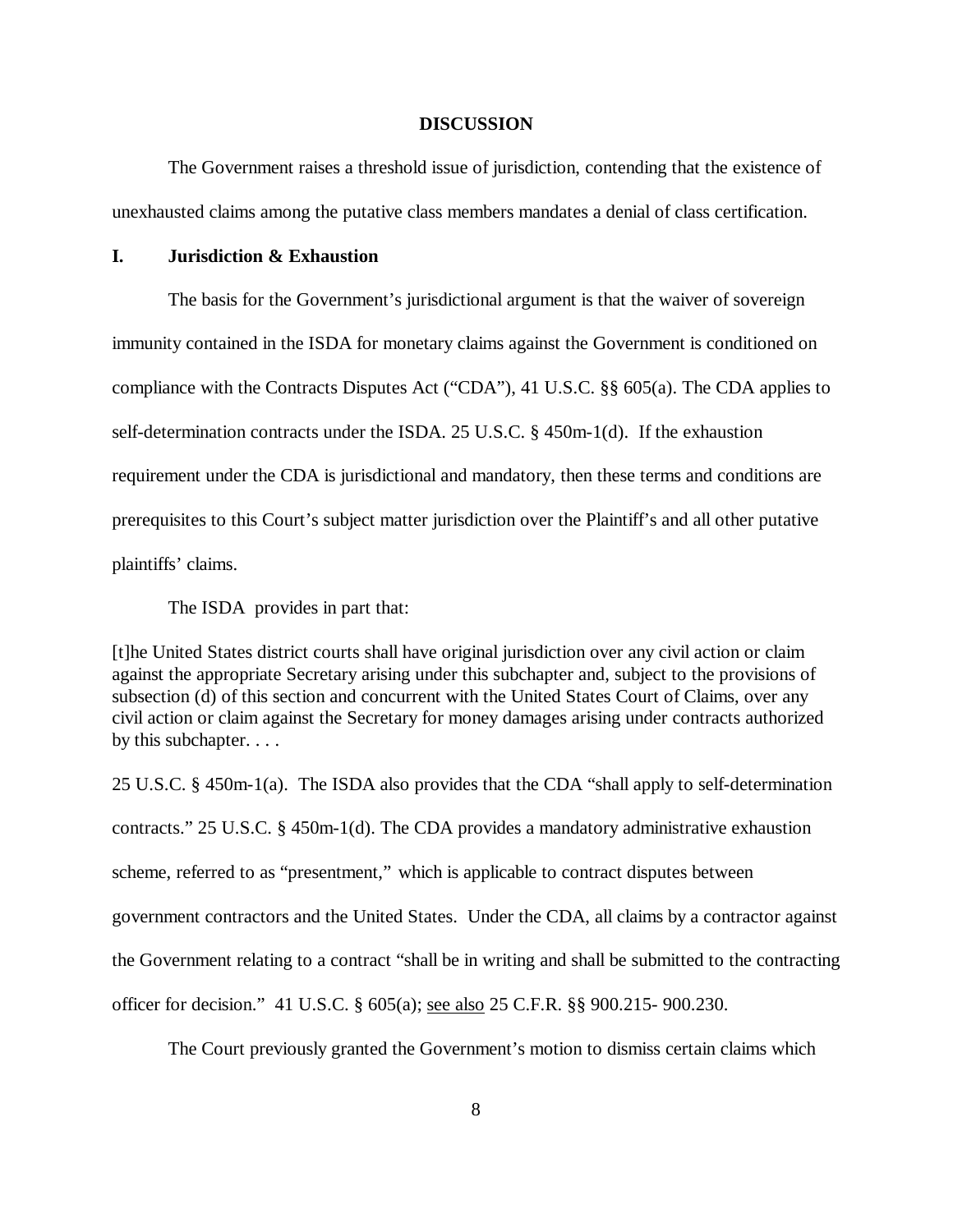Plaintiff had not submitted for presentment. Specifically, I found that Plaintiff had not exhausted: (1) all claims for funding of its ISDA contracts in fiscal years after 1998; and (2) claims for additional funding of its ISDA contracts in fiscal years after 1995 which are based on IHS' failure to adjust Plaintiff's indirect cost rate to take into account the full amount of costs associated with the IHS programs under contract (miscalculation claims). I concluded that Plaintiff had properly exhausted claims presented under a shortfall theory for fiscal years 1993-1998, as well as claims under a miscalculation theory only for fiscal years 1993-1995. See, Doc. 330 at 23-24.

The Government now raises the same jurisdictional argument with regard to the claims of the putative class members, and once again Plaintiff contends that the language in § 450m-1(d) of the ISDA statute allows tribes to bypass the presentment requirement. I have given the issue further thought and analysis, and find no legal justification to modify my previous ruling that exhaustion under the CDA is mandatory and jurisdictional. Accordingly, there is no legal basis for a waiver of this requirement for Plaintiff or any putative class member, given the express mandate for presentment with the statutory language. See, Avocados Plus Inc. v. Veneman, 370 F.3d 1243, 1247-48 (C.A.D.C.,2004) (if statute mandates exhaustion, court cannot excuse it) (citing Shalala v. Illinois Council on Long Term Care, 529 U.S. 1, 13 (2000)); cmp., McGraw v. Prudential Ins. Co. of America, 137 F.3d 1253, 1263 (10th Cir. 1998) (where ERISA statute did not specifically require exhaustion of remedies, court have allowed waiver where an administrative remedy would be inadequate, and where they would be futile). Thus, the existence of unexhausted claims within the claims of the putative class remains a jurisdictional defect, precluding class certification.

As an alternative to a finding that nonexhaustion precludes class certification, Plaintiff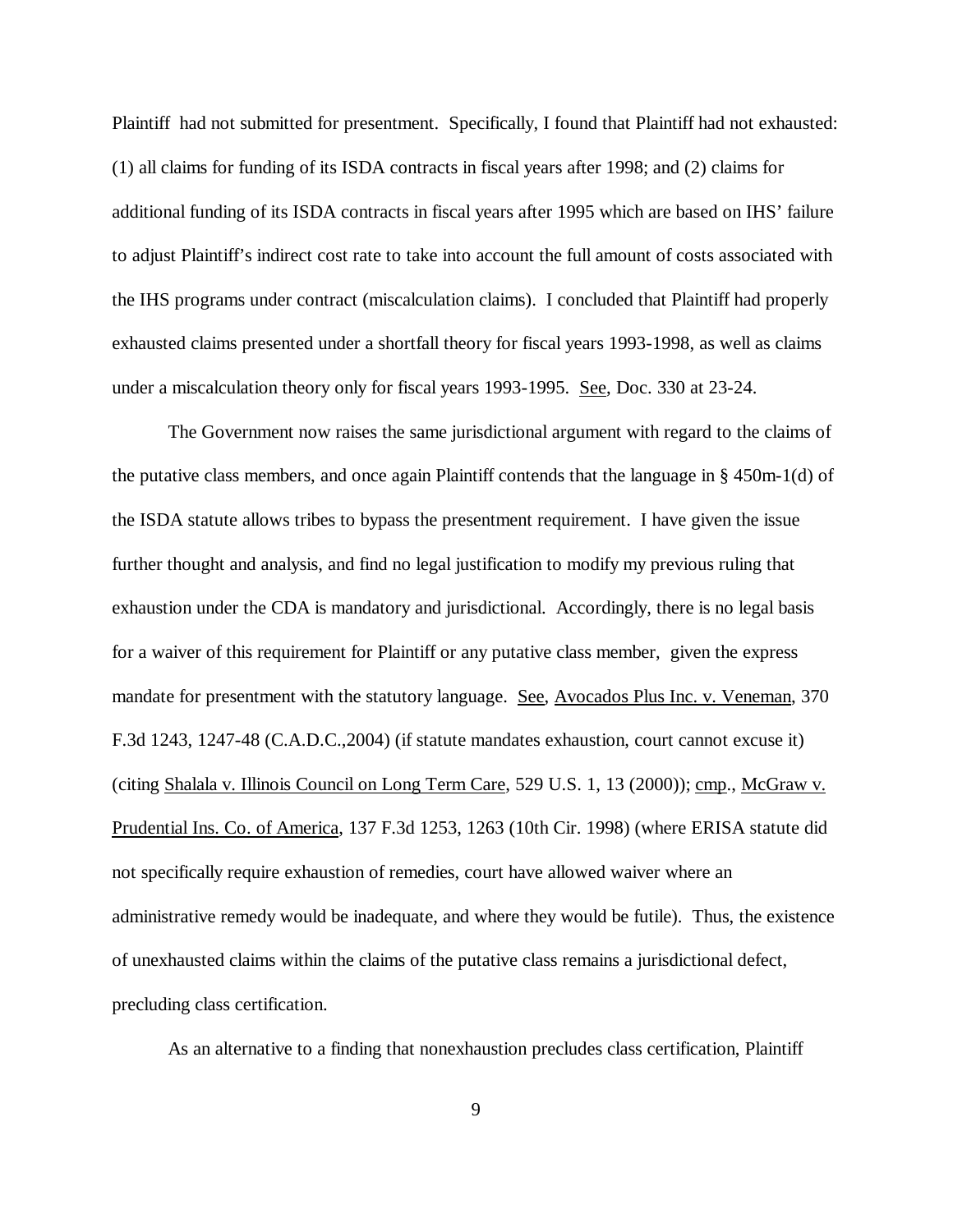suggests a narrowing of the class to include only putative class members who have exhausted their claims. Rather than resolving the jurisdictional issue, this would provide only a stopgap measure. In reality, this measure would open the door to a host of other problems related to the Rule 23 requirements. It is certain that putative plaintiffs who had not exhausted claims would still seek to join the class by raising separate arguments of waiver or equitable tolling – which would leave the jurisdictional issue exactly where it started. A narrowing of class definition would ultimately be ineffective in resolving the jurisdictional glitch. The Court would still have to make individual assessments and decisions regarding exhaustion and equitable tolling for each of the contracting tribes and their unexhausted claims as a threshold matter.

# **II. Class Certification - Threshold Requirements**

In order to be considered for certification, a proposed class must meet certain threshold requirements that a defined or identifiable class exists and that the class representatives are members of the class. Harrington v. City of Albuquerque, 222 F.R.D. 505 (D.N.M., 2004) (citing Stambaugh v. Kansas Dep't of Corrections, 151 F.R.D. 664, 671 (D.Kan.1993). Plaintiff proposes the following class definition:

All Indian Tribes and Tribal organizations that have contracted with the Indian Health Service under the Indian Self-Determination Act, 25 U.S.C. §§ 450-458aaa-18, at any time from fiscal year 1993 to the present (including FY 2005).

The Government contends that the proposed class definition is overbroad, and thus an identifiable class cannot be ascertained from this group. Part of this argument is based on the fact that the definition of the class, as proposed by Plaintiff, arguably includes tribes which may not have exhausted their claims. This would preclude their ability to be a part of the class. The proposed definition is also broad enough to include those tribes which do not allege any injury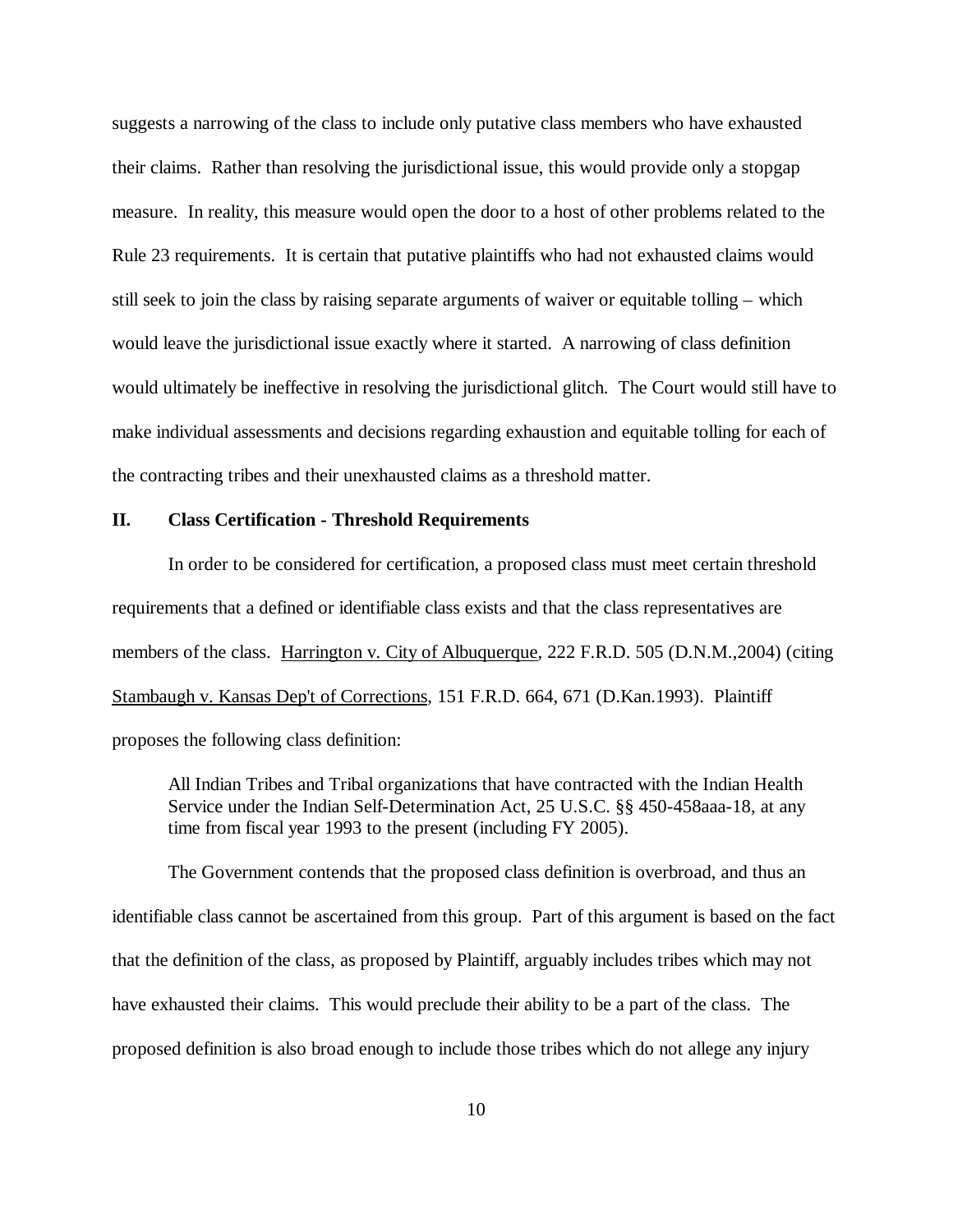caused by the Government. This argument has merit. Only those tribes which sustained injuries are properly included in a class definition. See, Daigle v. Shell Oil Co., 133 F.R.D. 600, 604 (D.Colo.,1990).

While the class definition could be narrowed, other questions would need to be resolved before a class becomes more identifiable, in addition to the exhaustion issue. The significance of releases signed by some tribes would have to be addressed, and collateral estoppel may bar some claims by tribes which have litigated these claims against IHS. The Court would be required to conduct numerous mini-trials on these issues before being able to identify a class.

The proposed class definition is overbroad and unworkable, as proposed by Plaintiff. Most likely, it could be narrowed to overcome this threshold hurdle, but class certification still would be precluded by other difficulties related to the Rule 23(a) prerequisites.

#### **III. Class Certification: Rule 23(a) Prerequisites**

The decision to grant or deny certification of a class belongs within the discretion of the trial court. Reed v. Bowen, 849 F.2d 1307, 1309 (10th Cir.1988). Class certification must meet the requirements of Fed. R. Civ. P. 23. Pursuant to Rule 23(a), a class must meet **all** of the following four requirements: (1) a numerosity requirement in that the class is so numerous that joinder of all members is impracticable, (2) there must be common questions of law or fact to the class, (3) the claims or defenses of the representative party must be typical of the class, and (4) the representative party must fairly and adequately represent the interests of the class. If all four of the Rule 23(a) requirements are met, the class must then meet one of the requirements of Rule 23(b) in order for the class action to be maintainable and in the Zuni case, Plainitff seeks certification under the standard in Rule 23(b)(3) which requires a finding that common issues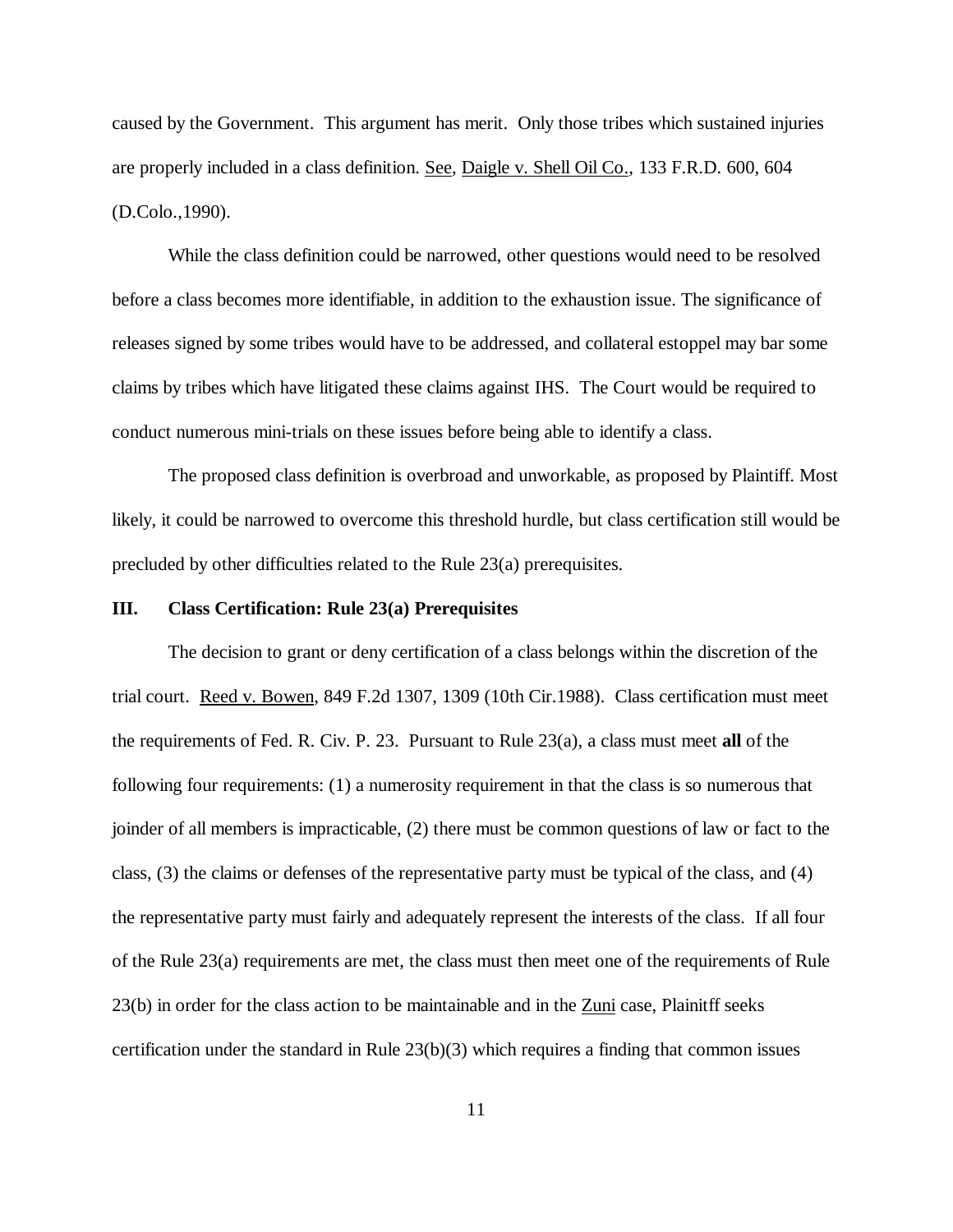predominate over individual ones and that a class action is superior to other available methods for the fair and efficient adjudication of the controversy. Plaintiff bears the burden of demonstrating that all prerequisites for class designation are met. Rex v. Owens ex rel. State of Okla, 585 F.2d 432, 435 (10<sup>th</sup> Cir. 1978).

Class action certification matters are committed to the sound "discretion of the trial court." Anderson v. City of Albuquerque, 690 F.2d 796, 799 (10th Cir. 1982). Uncertainties should be resolved "in favor and not against the maintenance of the class action, for it is always subject to modification should later developments during the course of the [litigation] so require." Esplin v. Hirschi, 402 F.2d 94, 99 (10th Cir. 1968) (finding district court erred in not certifying securities class action); Harrington v. City of Albuquerque, 222 F.R.D. 505, 508-509 (D. N.M. 2004) (citing Esplin, 402 F.2d at 99) (granting class certification in civil rights action challenging mandatory union share deductions). However, the liberal interpretation a district court gives Rule 23 does not negate a court's duty also to "engage in its own 'rigorous analysis' of whether 'the prerequisites of Rule 23(a) have been satisfied.'" Shook v. El Paso County, 386 F.3d 963, 968 (10th Cir. 2004) (quoting Gen. Tel. Co. of the Southwest v. Falcon, 457 U.S. 147, 161 (1982)). While class determination "generally involves considerations that are enmeshed in the factual and legal issues comprising the plaintiff's cause of action," the Court must "carefully apply the requirements of Rules 23(a)." Shook, 386 F.3d at 971 (citing Falcon, 457 U.S. at 160).

A. Numerosity

Under Rule  $23(a)(1)$ , in order to meet the numerosity requirement, the class must be so numerous that joinder of all members is impracticable. To satisfy this requirement, the plaintiffs need not show that joinder of all members is impossible, only that it is impracticable. O'Neil v.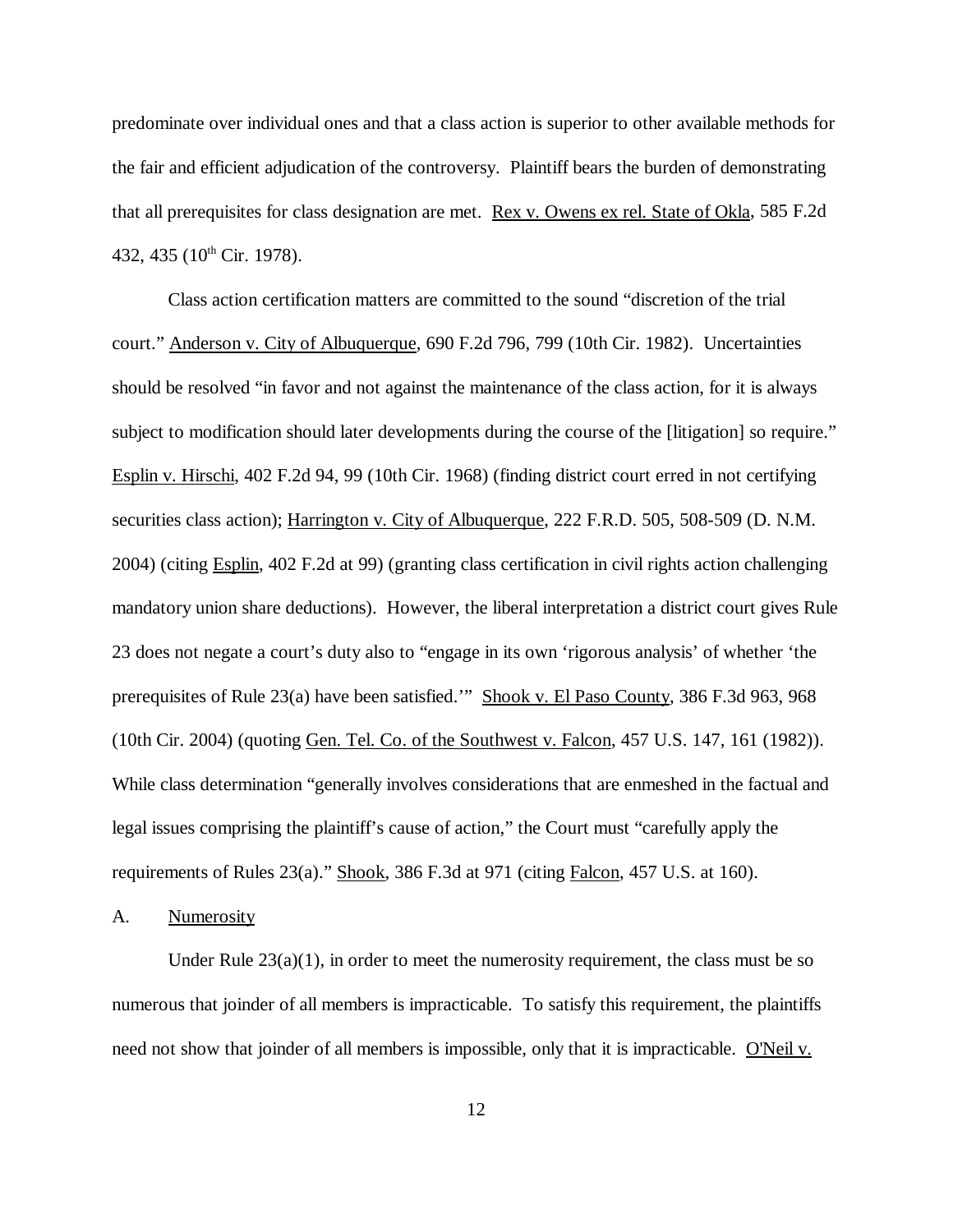Appel, 165 F.R.D. 479, 488 (W.D.Mich.1996). Nor is it necessary that the plaintiffs identify the exact number of class members involved; courts have often used common sense assumptions to support a finding of numerosity. Ditty v. Check Rite, Ltd. 182 F.R.D. 639, 641 (D.Utah,1998); Alvarado Partners, L.P. v. Mehta, 130 F.R.D. 673, 675 (D.Colo. 1990) ( The determination of whether joinder of the members is impractical turns on the facts of each case, not solely on the number of members).

A number of factors are relevant in determining whether joinder is impracticable, including the class size, the geographic diversity of class members, the relative ease or difficulty in identifying members of the class for joinder, the financial resources of class members, and the ability of class members to institute individual lawsuits. Colorado Cross-Disability Coalition v. Taco Bell Corp.,184 F.R.D. 354, 357 (D.Colo.,1999).

According to evidence submitted in the pleadings and at the hearing, the number of tribes contracting with IHS experiencing some type of shortfall is well over 200, and these tribes are located all over the United States. While some of these putative class members might lack the financial resources to initiate their own lawsuits, the reality is that a large number of these contracting tribes are litigating their claims against the Government. However, despite the number of tribes proceeding to litigation on their own, I find that Plaintiff has met the numerosity requirement.

### B. Commonality

The second Rule  $23(a)(2)$  prerequisite is that there must be common questions of law or fact to the class. The Plaintiff must establish that at least a single issue is common to all members in the class. In determining whether the commonality requirement has been fulfilled, either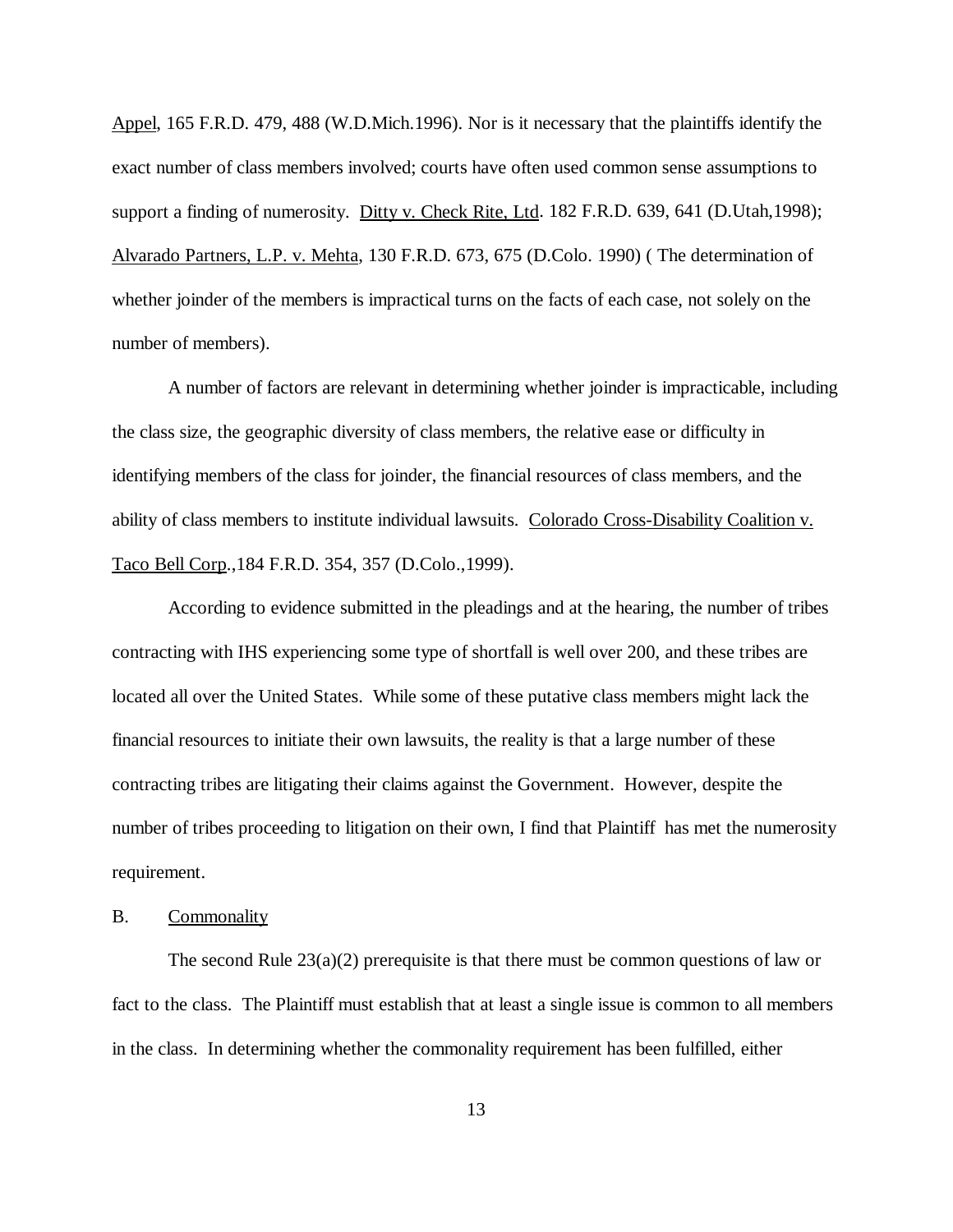common questions of law or fact presented by the class will be deemed sufficient.<sup>4</sup> Factual differences in the claims of the class members should not result in a denial of class certification where common questions of law exist. Milonas v. Williams,  $691$  F.2d  $931$ ,  $938$  ( $10^{th}$  Cir. 1982). Not every issue must be common to the class provided that the claims of the plaintiffs and other class members are based on the same legal or remedial theory. Taco Bell, 184 FRD at 359.

Plaintiff contends that commonality exists because the claims are based on a single statute that has been incorporated into each contract and that the contracts are materially identical after 1994 because they are all based on the Model contract which Congress mandated in 1994. Plaintiff also contends that IHS "Circulars" or policies were applied in a uniform and consistent manner to all the contracts, resulting in chronic underfunding of contract support costs owed under the contracts.

Some discussion about these IHS Circulars is appropriate, since Plaintiff bases much of its Rule 23 arguments on IHS' use of these policies to determine indirect cost rates. The ISDA provides no mandate or guidance regarding what accounting methods should be used to determine the actual amount of indirect contract support costs to be funded in a contract. The IHS developed the Circulars as a policy or guideline for how the annual appropriation should be allocated among the tribes, and for calculating the indirect cost rates. The purpose of these Circulars was to create uniformity within IHS in dealing with accounting procedures for tribes.

<sup>&</sup>lt;sup>4</sup> The "commonality" and "typicality" requirements of Rule 23(a) "tend to merge." Dukes v. Wal-Mart, Inc., 474 F.3d 1214, 1232 n.10 (9<sup>th</sup> Cir. 2007) (citing General Tel. Co. of the Southwest v. Falcon, 457 U.S. 147, 157 n.13 (1982)). However, "each factor serves a discrete purpose. Commonality examines the relationship of facts and legal issues common to class members, while typicality focuses on the relationship of facts and issues between the class and its representatives." 474 F.3d at 1232 n.10 (citing Newberg on Class Actions, § 3:13 at 317).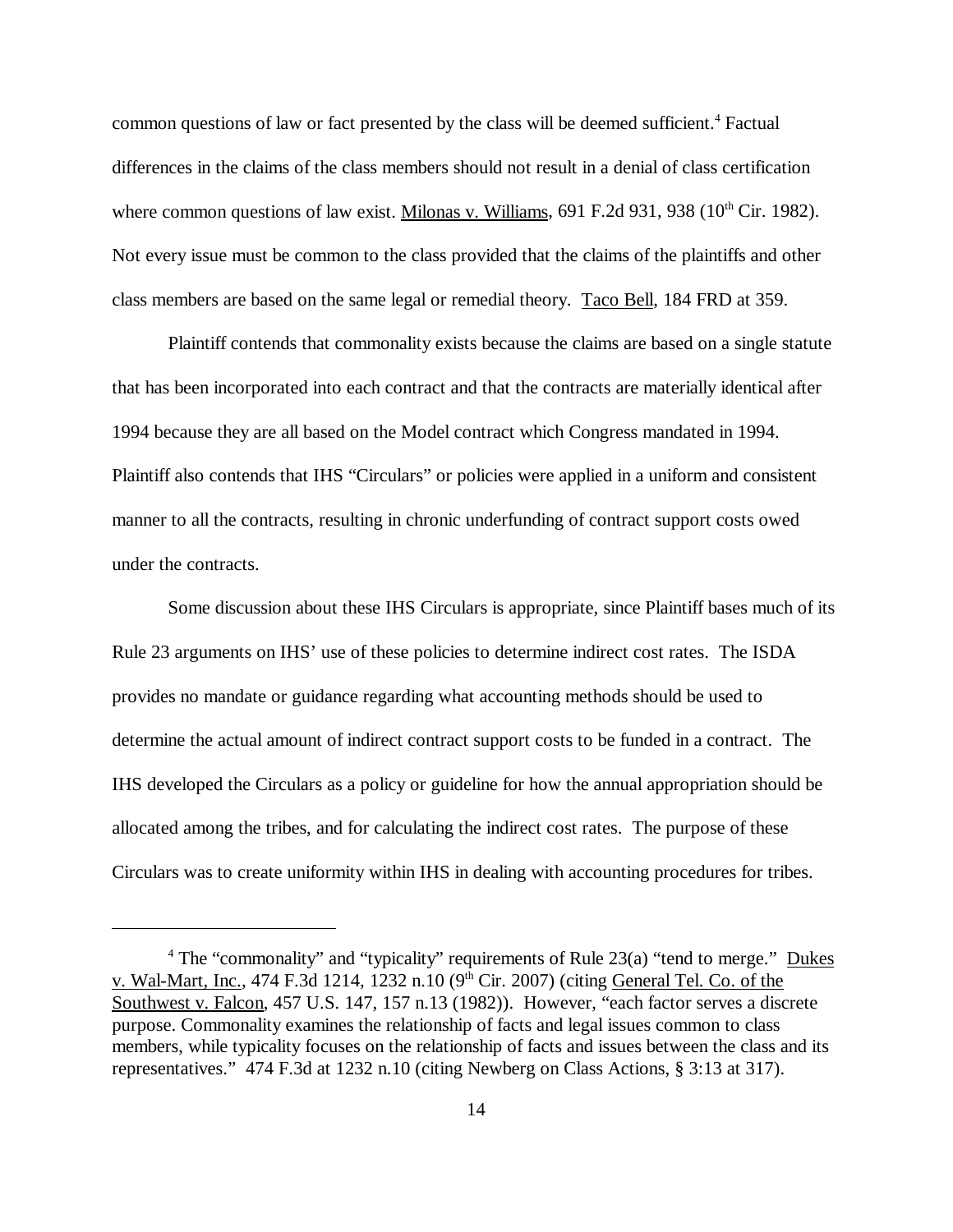In the formula used by IHS, the indirect cost rate is the ratio of dividing the total amount of reasonable indirect costs by the tribe's total program funding that benefits from those indirect costs ("direct cost base"). The direct cost base includes several funded programs. The ratio of those two numbers is applied to each program in the direct cost base to determine the maximum amount of costs that could be allocated to each program. The general idea of the calculation is that the higher the denominator (or the more funding in the denominator), the smaller the indirect cost ratio that would be applied, resulting in a smaller amount of indirect contract support costs funding. IHS's use of these accounting methods forms the basis for Plaintiff's allegations in the miscalculation claims.<sup>5</sup>

Plaintiff argues that the IHS' use of Circulars in calculating indirect cost rates for tribes meets the commonality requirement, and that any differences among the contracts goes only to damages. IHS claims that the Circulars were developed with tribal participation, and the methodologies used to calculate indirect contract support costs were negotiated and agreed to by the different tribes, working with the "cognizant agency" in charge of negotiating indirect contract support costs.<sup>6</sup> The Government raises several arguments as to why Plaintiff's claims do not meet the commonality requirement, notwithstanding the existence of the Circulars, which the Court finds convincing.

The Government contests liability because of the individuality of the contracts with the individual tribes. With the exception of the mandatory model contract provisions, the terms and

 $5$  The Tenth Circuit in Ramah rejected the use of the indirect cost method which the BIA had applied to the contracts at issue in that case.

<sup>&</sup>lt;sup>6</sup> In this case, IHS is the funding agency for ISDA contracts, but the Department of the Interior is the "cognizant agency" that issues the indirect contract support costs.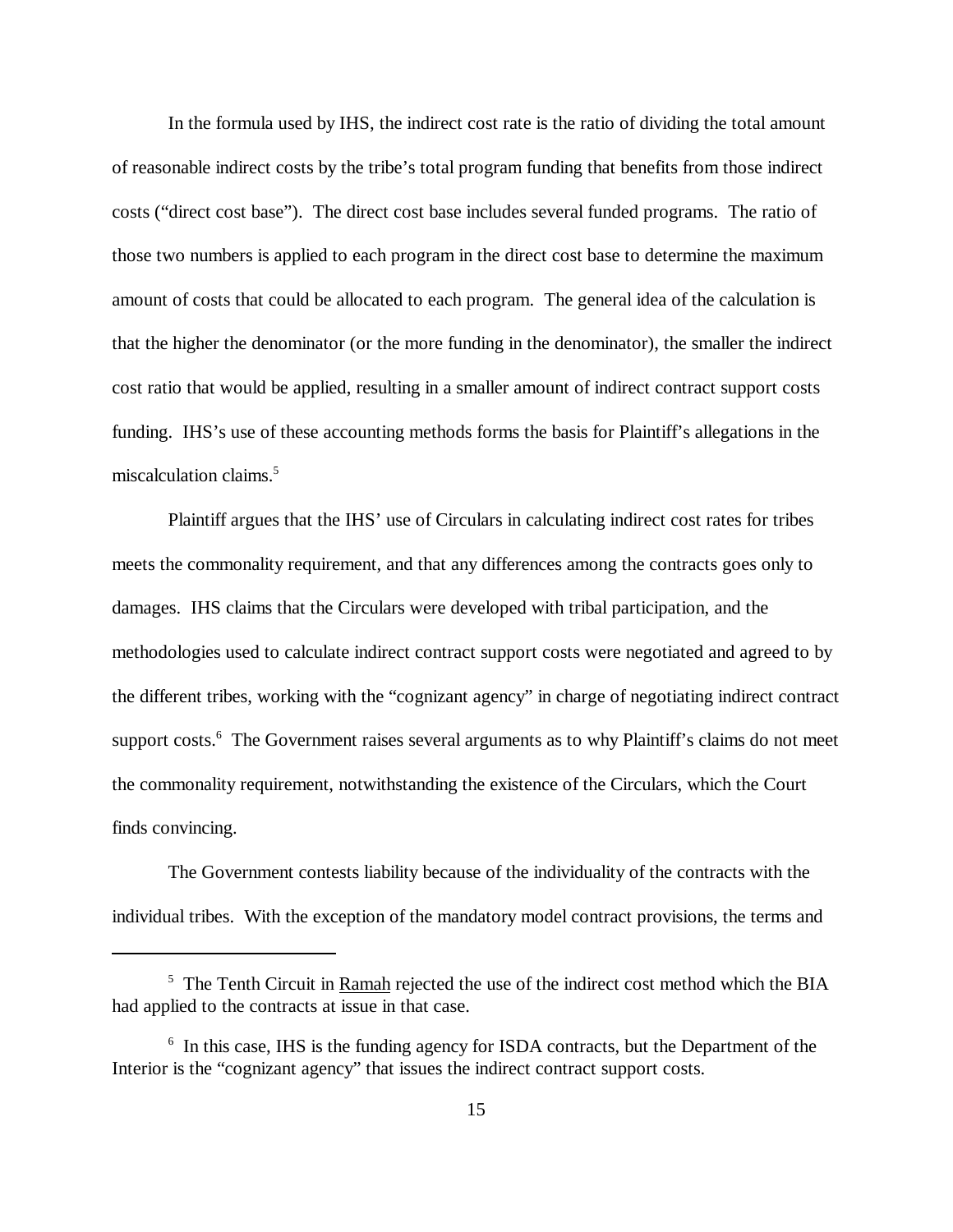conditions of the ISDA contracts and annual funding agreements vary greatly. The Government provides evidence in the form of sworn testimony and other exhibits to support its position that, despite the existence and use of the Circulars to provide guidance for calculating indirect contract support costs, there is little the contracts have in common with each other. Not all tribal contractors have indirect cost rates. Some tribes do not incur indirect costs at all. Some tribes negotiate directly with IHS for indirect-type costs, and others secure indirect contract support costs funding through other methods. Of those tribal contracts with indirect cost rates, the methodologies used to arrive at those rates were subject to negotiation, including: different ways of categorizing costs, negotiation for different types of rates and use of more than one rate (which in turn impacts the programs that are in the direct cost base).

Negotiations that addressed determination of indirect contract support costs occurred at two levels. One round of negotiations took place between each tribe and the cognizant agency to develop and agree on an equitable indirect cost rate, and a second round with IHS to determine the amount of contract support costs needed and available in order to run the programs under contract. Because of the individuality of the negotiations, the defenses to each contract are individualized as well. Different amounts were agreed to for each contract, and different amounts were paid. Some tribes signed releases, and others specifically agreed to forego immediate payment of contract support costs with the request for contract support costs deferred in accordance with the Circulars.

Plaintiff does not deny that these negotiations took place, nor has it shown that the contracts among the numerous tribes contain the same material terms and conditions. Plaintiff simply adheres to the position that the existence and use of the Circulars in any fashion,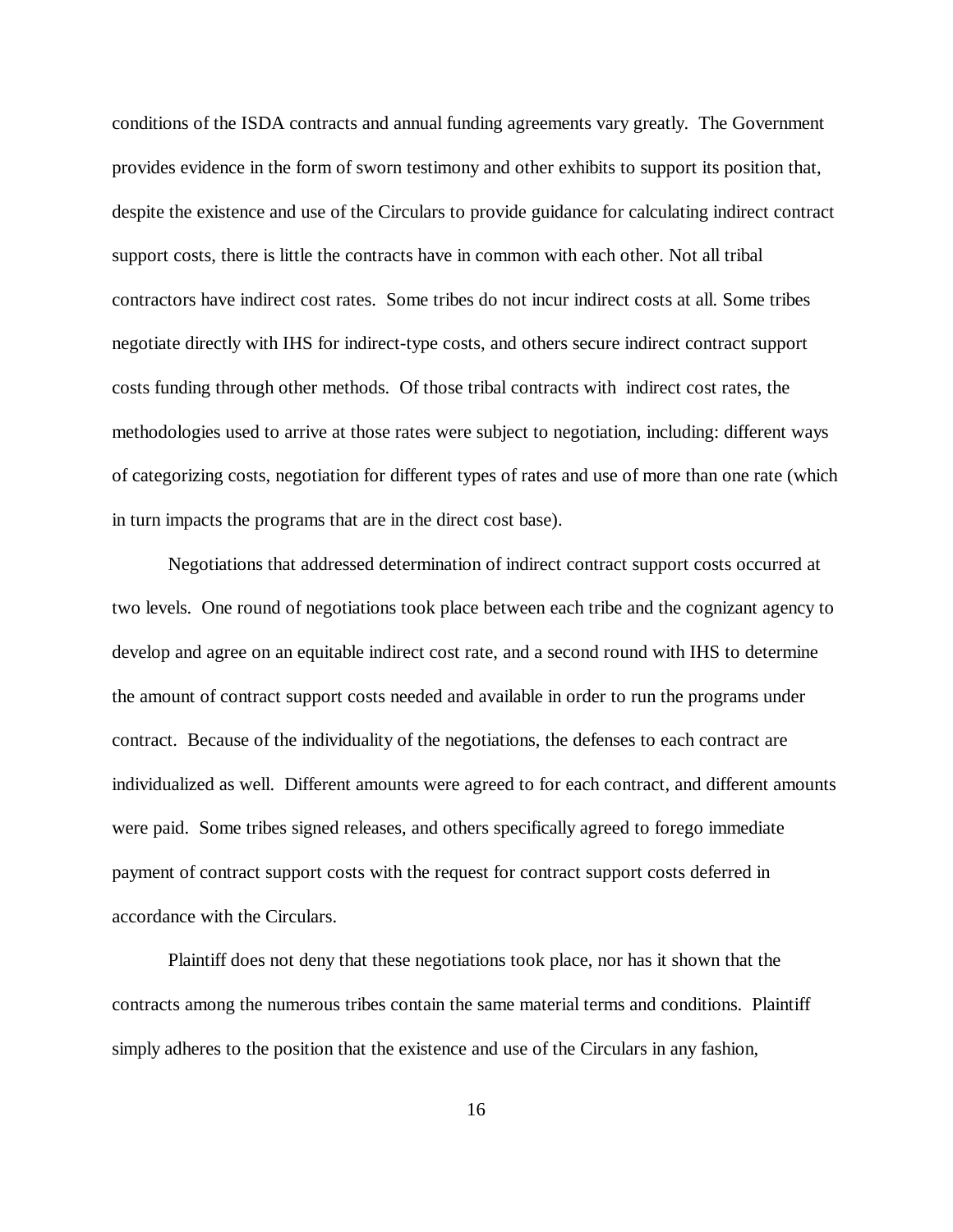establishes a common issue among the putative class plaintiffs. Plaintiff argues that this case concerns what contract support costs amounts are alleged by the tribes to be necessary to run their programs and what the Government actually paid. Plaintiff contends that the individual damages of the putative plaintiffs can be determined at the end of the litigation during the claims process.

Plaintiff misses the point of this litigation. The Government disputes liability, and contends that liability does not hinge on those issues which Plaintiff asserts are common to all tribes. Additionally, the Government disputes liability regarding payment due, which is an additional argument. I agree with the Government that the resolution of a challenge to IHS policy, or an invalidation of IHS policy, will not automatically provide relief to the entire class.

Individualized issues abound in this case. Before determining whether any breach of contract or statutory violation occurred, the Court would need to address presentment and claim preclusion issues to determine appropriate class plaintiffs, make inquiries into the terms and conditions of separate contracts and review specific programs in each tribe's direct cost base in order to determine to what extent, if any, that a tribe's non-IHS funding failed to pay shares of indirect costs. IHS argues, and the Court agrees, that such peculiarly individualized entitlement to specific damages does not support granting class certification.

The nature of this kind of case with individualized contracts does not lend itself to class litigation. In Moore Video Distributors, Inc. v. Quest Entertainment, Inc., 823 F.Supp. 1332 (S.D.Miss.,1993), video distributors sued a video supplier, the supplier's officers and the supplier's alleged successor, alleging breach of contract and tort claims. The court in that case denied class certification, with this explanation: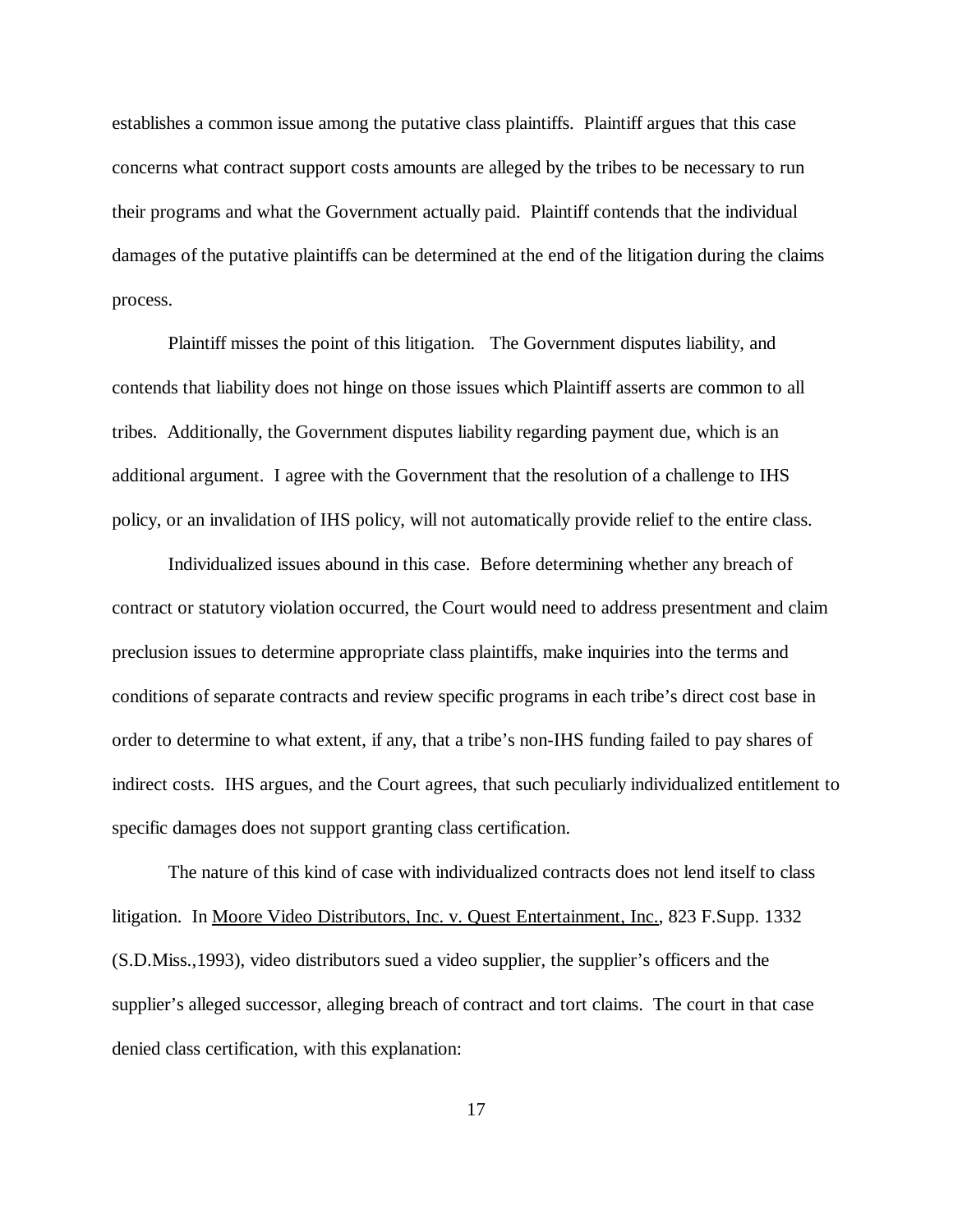. . . the breach of **individually negotiated contracts** with different terms at different times by a corporate defendant, would pose a situation totally unlike that of the paradigmatic class action suit, a tort action wherein all plaintiffs' claims derive from a single, central act of negligence in the design or manufacture of a mass-marketed product. Individual and differing contract claims even if emanating from a single defendant are rarely appropriate candidates for class certification. "The necessity for individualized proof indicates that a class action is not 'an economical or efficient way of processing the complaints of the proposed class.' " Trevino v. Holly Sugar Corp., 811 F.2d 896, 905 (5th  $Cir.1987) \ldots$ 

823 F.Supp. at 1339 (emphasis added). While the Zuni case is not a tort case, like Moore Video,

it involves individually negotiated contracts.

In a case very similar to the Zuni case, the Eastern District of Oklahoma denied class

certification in a case involving ISDA contracts, finding that with the exception of the numerosity

requirement, none of the other Rule 23(a) prerequisites were met in the plaintiffs' claims. See,

Cherokee Nation v. U.S., 199 F.R.D. 357, 363 (E.D.Okla 2001) ("Cherokee"). Like the case at

bar, the annual funding agreements in Cherokee were not the same for every tribe. 199 F.R.D. at

363. In its commonality analysis, the Cherokee court stated, succinctly and aptly:

The court finds the issue of determining entitlement to "full" contract support costs for each tribes contract for each year in question is the primary focus of this litigation. To determine entitlement to "full" contract support costs, a detailed examination into the contracts of each plaintiff for each year with the defendant would be required. The court believes the individualized nature of the contracts in question would necessarily lead to individualized claims of each tribe in respect to shortfalls. This examination would develop into a set of mini-trials which would defeat the judicial efficiency which a class action is designed to promote. Falcon at 156, 102 S.Ct. 2364. Consequently, the court finds the questions peculiar to individual members of the class predominates over questions of law or fact that are common to the class members. Accordingly, the court finds plaintiffs have failed to meet their burden of commonality.

199 F.R.D. at 363.

Prior to the hearing in this case, Plaintiff submitted additional authority, Dukes v.

Wal-Mart, Inc., 474 F.3d 1214 (9<sup>th</sup> Cir. 2007), a case which affirmed class certification of a Title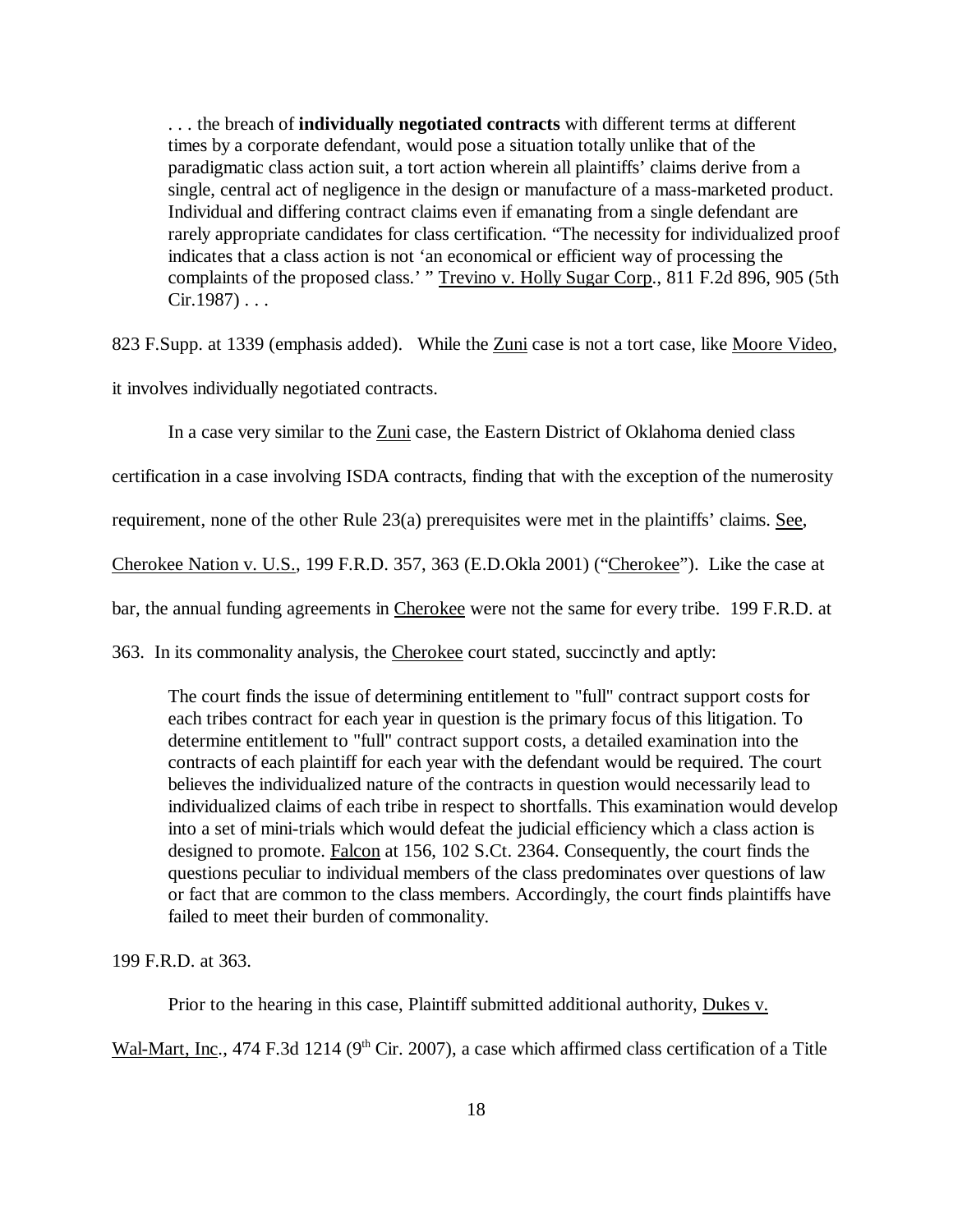VII action by female employees against Wal-Mart. The Dukes court held that Rule 23(a)'s prerequisites were met, finding that Wal-Mart's decision to permit its managers to utilize subjectivity in interpreting pay and promotion policies could support a commonality finding. The court also found that the claims were sufficiently typical to satisfy Rule  $23(a)(3)$  because the discrimination the plaintiffs allegedly suffered occurred through an alleged common practice, e.g., excessively subjective decision-making in a corporate culture of uniformity and gender stereotyping.

The Dukes case might be more helpful if the Zuni case was a discrimination case. The factual and legal issues in Dukes are distinguishable from Zuni. First, despite Plaintiff's contentions, the Zuni case is not premised on a challenge to IHS policy. The validity of the Circulars as a guide to calculate contract support costs would not dispose of the liability issues which span several years, and which are based on different legal theories and numerous individual tribal contracts. Also, the plaintiffs in Dukes sought to certify the class under Rule 23(b)(2), which requires a movant to show that "the party opposing the class has acted or refused to act on grounds generally applicable to the class, thereby making appropriate final injunctive relief or corresponding declaratory relief." This sets forth an entirely different standard from the Rule 23(b)(3) standard under which Plaintiff seeks certification, which requires courts to find that common issues predominate over individual ones, and that a class action is superior to other available methods for the fair and efficient adjudication of the controversy. Thus, Dukes provides no guidance on the predominance and case manageability issues which the Court must address here. Further, the claims presented in Dukes were not subject to a mandatory exhaustion scheme, unlike the Zuni claims, and thus the jurisdictional barriers to class certification were not present in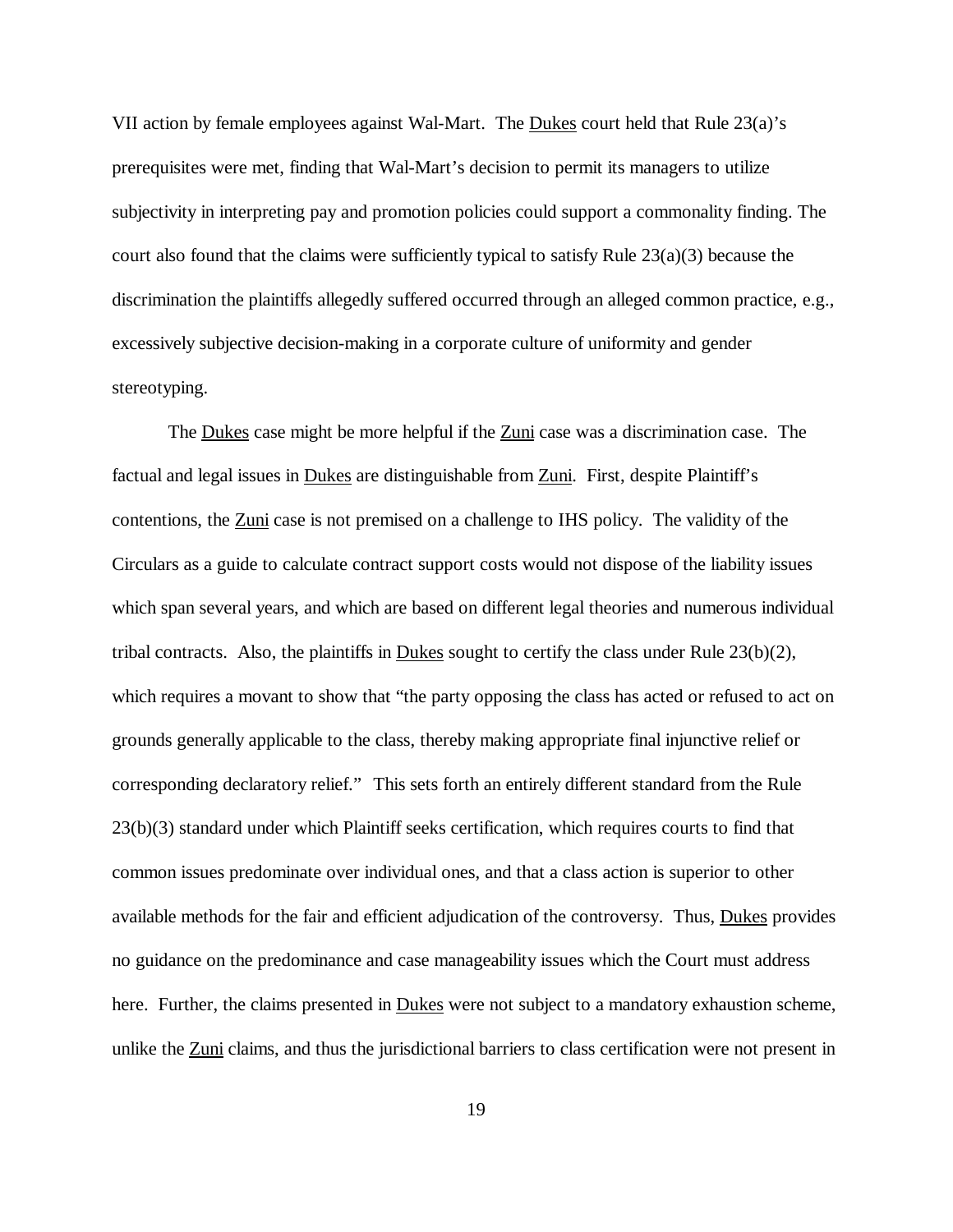Dukes. Accordingly, I find that Plaintiff has failed to meet its burden of satisfying the commonality requirement of Rule 23(a)(2).

#### C. Typicality

Under Rule  $23(a)(3)$ , the claims or defenses of the representative party must be typical of the class. "Differing fact situations of class members do not defeat typicality under Rule 23(a)(3) so long as the claims of the class representative and class members are based on the same legal or remedial theory." Adamson v. Bowen, 855 F.2d 668, 676 (10<sup>th</sup> Cir. 1988); Taco Bell, 184 F.R.D. at 360. See also Ditty,182 F.R.D. at 642 (named plaintiff's claim is typical if it arises from "the same event or practice or course of conduct that gives rise to the claims of other class members and [is] based on the same legal theory"). Thus, the conduct alleged by Plaintiff and the legal theory it advances needs to be shared by other class members in order to meet the typicality requirement.

Plaintiff contends that it was treated identically to other tribal contractors in that Plaintiff was denied IHS-calculated contract support costs requirements pursuant to the IHS's written policy not to pay such requirements. In other words, Plaintiff's contention is that it was underpaid for the same reason that other class members were underpaid.

The Government, however, disputes Plaintiff's contention that its contract underpayment claim constitutes a typical course of conduct by IHS. The terms and conditions of the tribal contracts were sufficiently individualized so that the question of whether all tribal contractors were underpaid becomes one of the disputed issues. Moreover, it is not clear that the Circulars were applied consistently and systemwide. The Government points out several non-typical aspects of Plaintiff's claims: Plaintiff has not presented any CDA claims for years after 1998;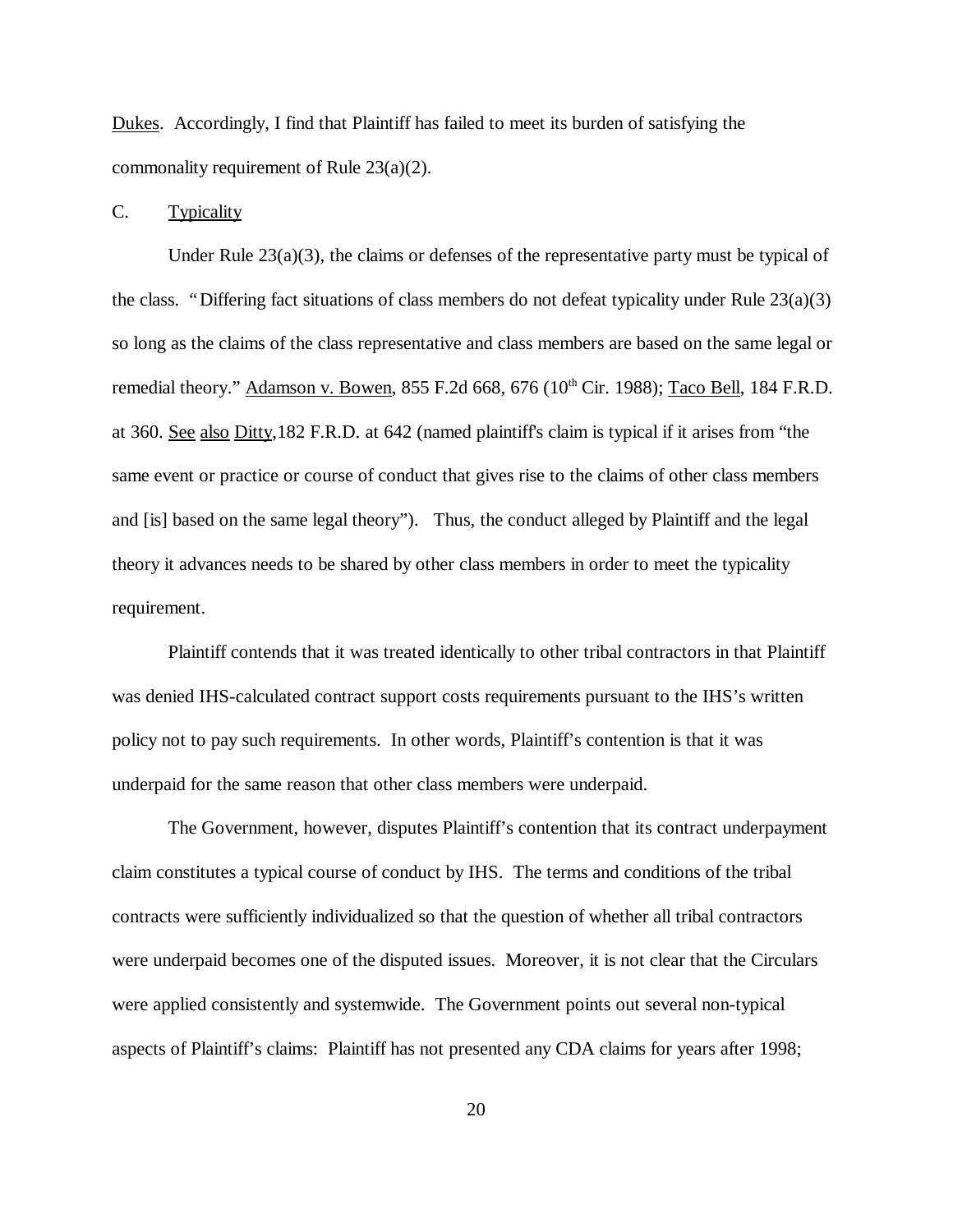Plaintiff did not sufficiently present claims related either to the indirect cost rate methodology or direct contract support costs; Plaintiff does not have an indirect cost rate for any year after 2003, and has been using an out of date indirect cost rate which has resulted in what the Government describes as both over- and under-recoveries of indirect costs from various federal agencies. These characteristics run counter to Plaintiff's argument that its claims are typical of claims of other tribes. The Court rejects Plaintiff's contentions that these characteristics are not relevant to the typicality analysis. They go to the heart of the liability issues, and will eventually have to be sorted out from the tribal contracts entered into by other tribes.

In an attempt to meet Rule  $23(a)(3)$ 's requirement, Plaintiff describes the contracts in overly broad terms and cites to Ditty v. Check Rite, Ltd. 182 F.R.D. 639, 642 (D.Utah,1998) as justification for doing so. However, in Ditty, each plaintiff shared a very specific "covenant not to sue" letter which was central to the basis for the lawsuit alleging a violation of the Fair Debt Collection Practices.

The sole "typicality" in the instant case appears to be negotiations of tribal contracts with IHS. However, because of the different terms and conditions in these contracts, indirect contract support costs that were separately negotiated and different payouts by IHS, I cannot reach the conclusion that the Plaintiff's claims and the proposed class claims are based on the same legal or remedial theory.

Further, I find that the Plaintiff's interests are antagonistic to those of the members of the proposed class. In the Cherokee case, the court found that the typicality requirement was not met because each contract was specific and individual to each tribe, and "there could be a variety of different legal and remedial theories for each tribe, dependent on its contractual terms." 199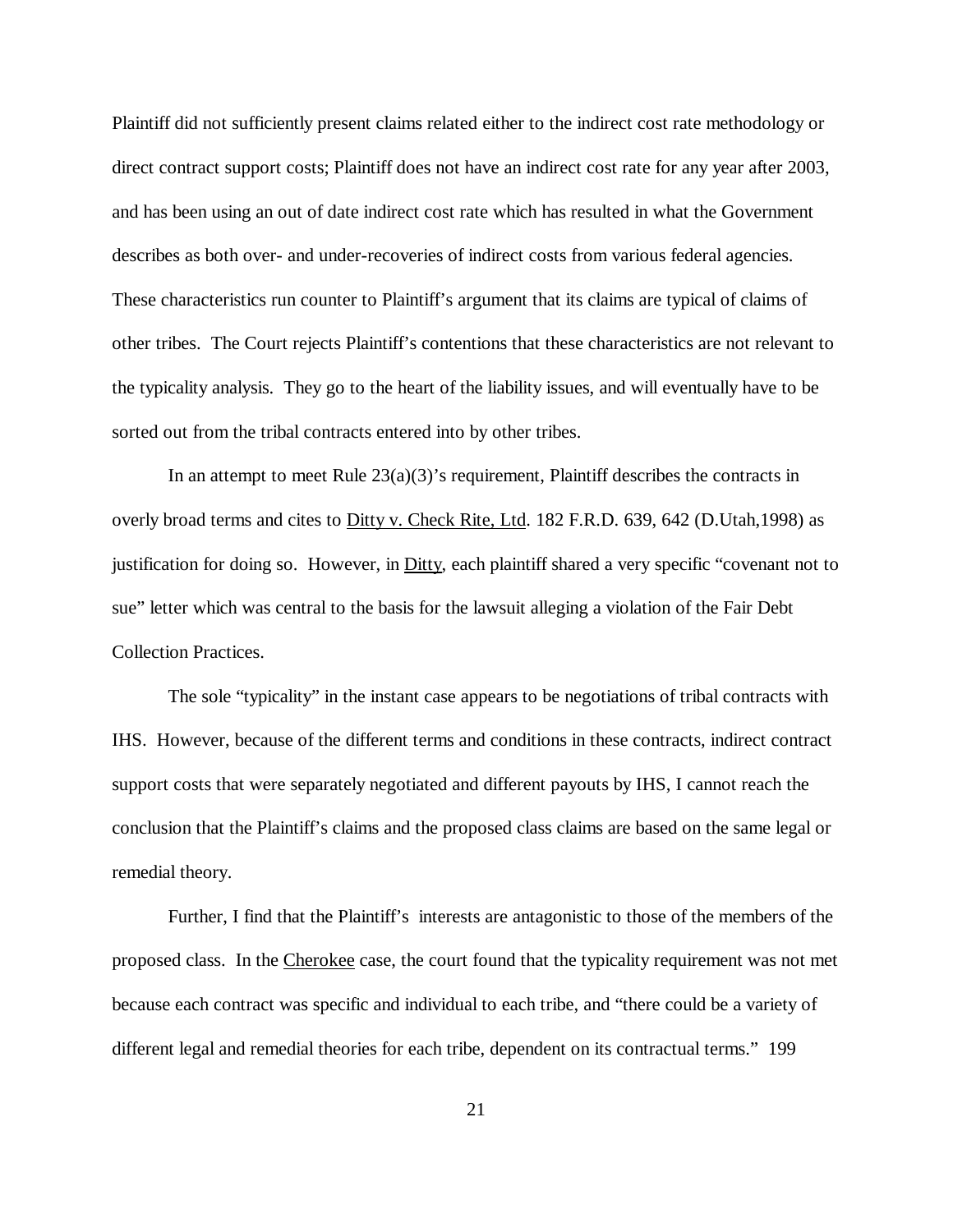F.R.D. at 364. The Cherokee court also made the alternative finding regarding typicality that the named plaintiff's interest was "antagonistic" to the interests of putative class members because the agency would be required to reimburse money from limited appropriations in order to refund the Judgment Fund, under 41 U.S.C.A. § 612(c):

Thus, the Indian Health Services would still have to take money from their limited appropriations in order to refund the Judgement Fund. As a result, it would be [sic] still be taking funds away from the programs of other potential class member tribes.

It is clear that the named plaintiffs have financial incentive to pursue their own claims, but because of the nature of a limited amount of money available to pay these claims, the court fails to see how the named plaintiffs have any incentive to vigorously pursue the claims of the proposed class members. It seems to this court each tribe has a great interest in individual litigation to aggressively protect and defend their interest under their individual contracts. The court cannot be assured that the plaintiffs, as representative class members, will aggressively pursue the claims of all proposed class members because of their own possible financial interest. The court simply cannot see how the interests of the plaintiffs are not antagonistic to the proposed members of the class.

199 F.R.D. at 365.

The Zuni case involves both Cap Year and Lump Sum claims. Agencies such as IHS have limited appropriations to spread out among tribes. It is clear that a higher award for one tribe could mean a lower award for others. As the Cherokee court noted, "[t]he only logical conclusion which can be reached is that as a result of one plaintiffs' claim less money for other tribes will be available." 199 F.R.D. at 365. I conclude that the interests of Plaintiff are antagonistic to the interests of the proposed members of the class, for the same reasons.

Plaintiff challenges this conclusion by noting that IHS has never reimbursed the Judgment Fund. Whether or not the IHS has ever actually reimbursed the Fund (IHS claims there are ongoing disputes concerning which agency should be responsible for the reimbursement) does not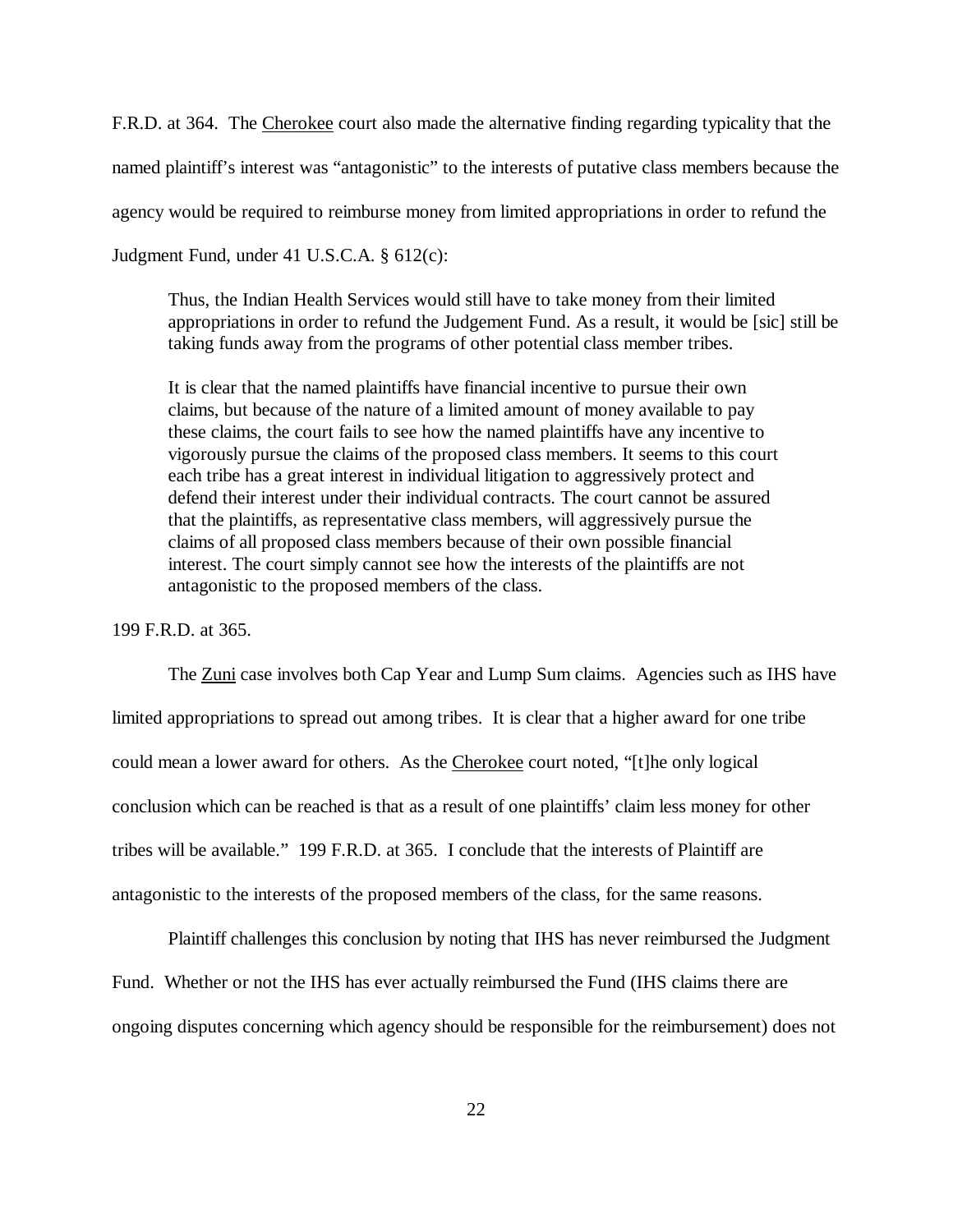vitiate the mandate that reimbursement is required under 41 U.S.C.A.  $\S 612(c)$ .

Plaintiff attempts to distinguish the Cherokee case by arguing that the Court's commonality ruling against plaintiffs in that case was error because it was collapsed into the "predominance" inquiry. Regardless of whether this occurred, Plaintiff would still have to meet the predominance prerequisite at some point in the analysis, and it fails to do so as explained below. Plaintiff also contends that the typicality ruling was wrong because the court merely speculated that there could be different legal and remedial theories for each tribe. However, the court's ruling in Cherokee was actually based on the individuality of the contracts in their contractual terms.<sup>7</sup> Plaintiff contends that the predominance ruling in Cherokee was in error because the court mischaracterized the action as being more contract than statutory. However, because the ISDA statute was the vehicle for presenting the plaintiffs' contract claims, the court did not mischaracterize the action.

Accordingly, because Plaintiff failed to show that its claims and the proposed class claims are based on the same legal or remedial theory, and because of the conflicts of interest that exist among class members, I conclude that Plaintiff has failed to meet its burden of proof as to typicality required by Rule 23(a)(3).

#### D. Fair and Adequate Representation

Rule  $24(a)(4)$  requires that the representative party must fairly and adequately represent the interests of the class. There are two aspects of adequate representation, that of the named class representative and that of class counsel. Queen Uno Ltd. Partnership v. Coeur D'Alene

 $7 \text{ See}$ , 199 F.R.D. at 364 ("It appears there could be a variety of different legal and remedial theories for each tribe, dependent on its contractual terms").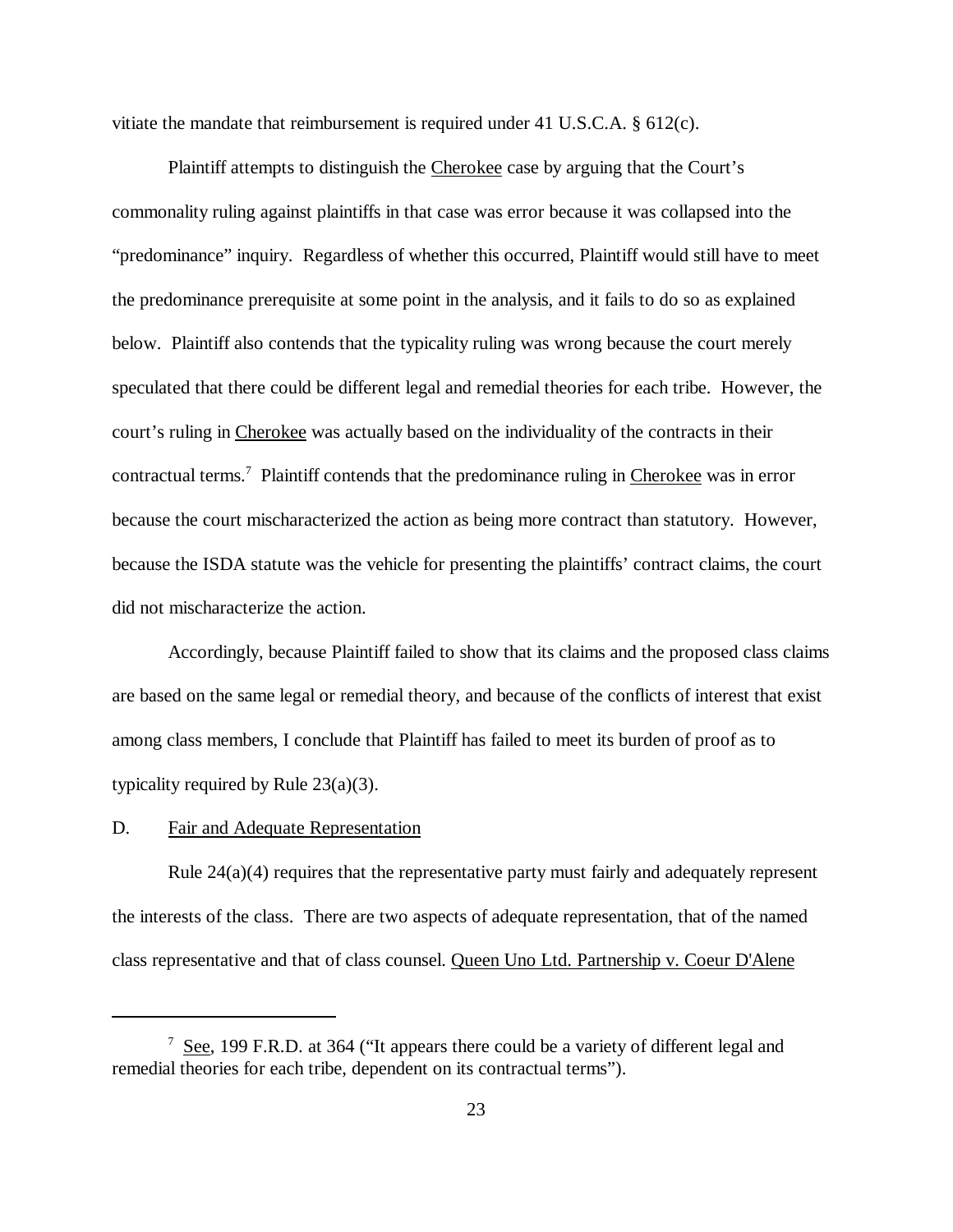Mines Corp., 183 F.R.D. 687, 694 (D.Colo.,1998). Adequacy of representation will be found where the named plaintiffs have no antagonistic or conflicting interests with those of the class and where class counsel is qualified, experienced and able to conduct the proposed litigation. Adequacy of representation is unique in that it has a constitutional dimension, "since it would violate due process to bind a class member to a ruling against inadequate class representatives." Id.

I can and will dispense summarily with the latter prong of the prerequisite which concerns the adequacy of class counsel's qualifications and experience. Except for Mr. Gross and Mr. Gallegos, who have filed what I consider to be nothing more than a self-serving motion requesting creation of a sub-class and appointment of themselves as counsel for that sub-class, neither the Court nor any other party in this case takes issue with the level of skill and competency on the part of Plaintiff's counsel. There is no question that the legal counsel currently representing Plaintiff are qualified to lead the class action on behalf of the Plaintiff and other class members if a class was to be certified. I will further state the quality of the written and oral submissions by the lawyers representing Plaintiff has been superb, as has the quality of written and oral submissions made by the Government's lawyers.

As for the first prong of the fair and adequate inquiry, I find that Plaintiff has not satisfied this requirement. Plaintiff argues that it has no conflicts of interest with other tribes in the potential class. As noted earlier, Plaintiff's interests are inapposite to the interests of potential members of the class. As the court noted in the Cherokee case, it is difficult, if not impossible, "to see how the named Plaintiff can vigorously pursue and protect the claims of potential class members when it could be to their financial detriment." 199 F.R.D. at 366. Accordingly, I find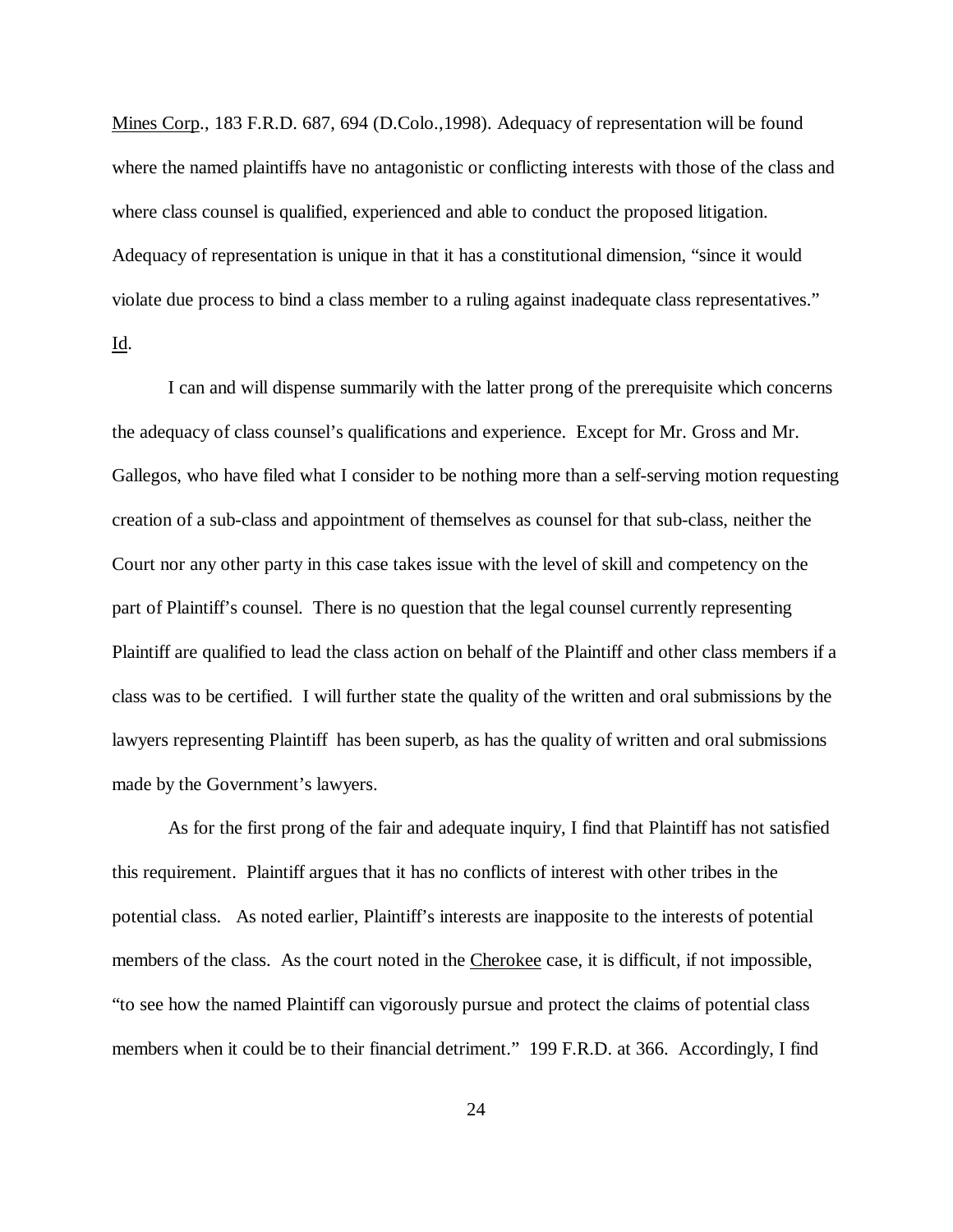that Plaintiff failed to meet its burden of proof in regard to the Rule 23(a)(4) requirement that it adequately represent the interests of all potential class members.

#### **III. Class Certification: Rule 23(b) Requirements**

In addition to satisfying the Rule 23(a) prerequisites, Plaintiff must also meet one of the requirements of Rule 23(b) in order for the class action to be maintainable. The Rule 23(b) requirement that Plaintiff claims it meets is Rule 23(b), which requires that a Court must find that the questions of law or fact common to the members of the class predominate over any questions affecting only individual members, and that a class action is superior to other available methods for the fair and efficient adjudication of the controversy.

The matters pertinent to the findings under Rule 23(b) include: (A) the interest of members of the class in individually controlling the prosecution or defense of separate actions; (B) the extent and nature of any litigation concerning the controversy already commenced by or against members of the class; (C) the desirability or undesirability of concentrating the litigation of the claims in the particular forum; (D) the difficulties likely to be encountered in the management of a class action.

#### A. Predominance

Predominance involves an inquiry into whether there is "material variation" in the defendant's posture toward the different plaintiffs. Ditty, 182 F.R.D. at 643. Plaintiff again relies on the use of the Circulars to meet the predominance requirement, contending that the basic claims are identical because higher amounts of contract support costs would have been paid were it not for the Circulars. Plaintiff argues that different amounts of contract support costs amounts owed to different tribal contractors should not defeat the predominance requirement. The Court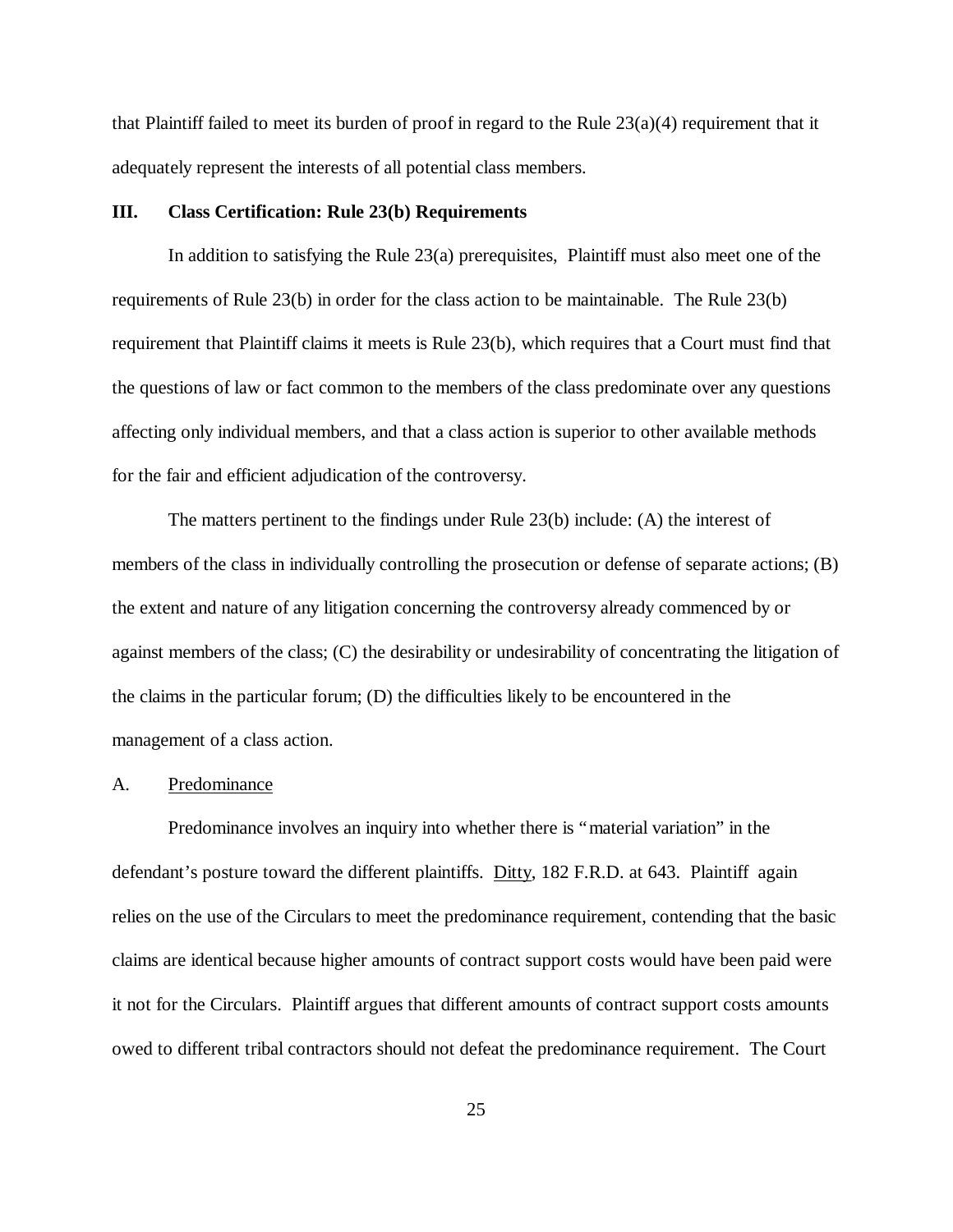has already rejected this argument because it minimizes the contract amounts allegedly owed to an issue of damages calculations, instead of recognizing the issue as one of liability. I agree with the analysis used by the court in Zapata v. IBP, Inc., 167 F.R.D. 147, 166 (D.Kan. 1996) in noting the role of damages computation when determining whether certifying a class action was appropriate:

[I]f the computation of damages following a ruling in favor of the class is a largely mechanical task, then "the existence of individualized claims for damages seems to offer no barrier to class certification . . ." Zapata, 167 F.R.D. at 166 (citing Windham v. American Brands, Inc., 565 F.2d 59, 68 (4th Cir.1977), cert. denied, 435 U.S. 968 (1978)). However, if the computation of damages will require separate "mini-trials," then the individualized damages determination predominates over common issues, and a class should not be certified." Id. at 68. citing Windham, 565 F.2d at 68). . . In the instant case, we conclude that should [Defendant] be found liable on the hostile work environment claim, each individual plaintiff would need to present evidence regarding his or her claim of compensatory damages. . . Plaintiffs' claims are highly individualistic, inasmuch as the precise relief which this court would grant to each successful plaintiff depends upon a number of factors and characteristics specific to each particular plaintiff. . . . (citation omitted). Consequently, the damages computation would require separate "mini-trials," where individual damages determinations would predominate over common issues.

### 167 F.R.D. at 166

The Zuni case involves hundreds of tribal contracts with different terms and conditions,

based on negotiations that took place between numerous tribes and the Government. I have the

same concerns that were expressed in Zapata regarding the necessity of mini-trials on various

## issues.

The use of the Circulars as a guide to calculate contract support costs for some of the

tribes does not meet the requirement that questions of law or fact common to the members of the

class **predominate** over questions affecting only individual members. The contracts, which are

common to all putative class members, differ with regard to whether the Circulars were used to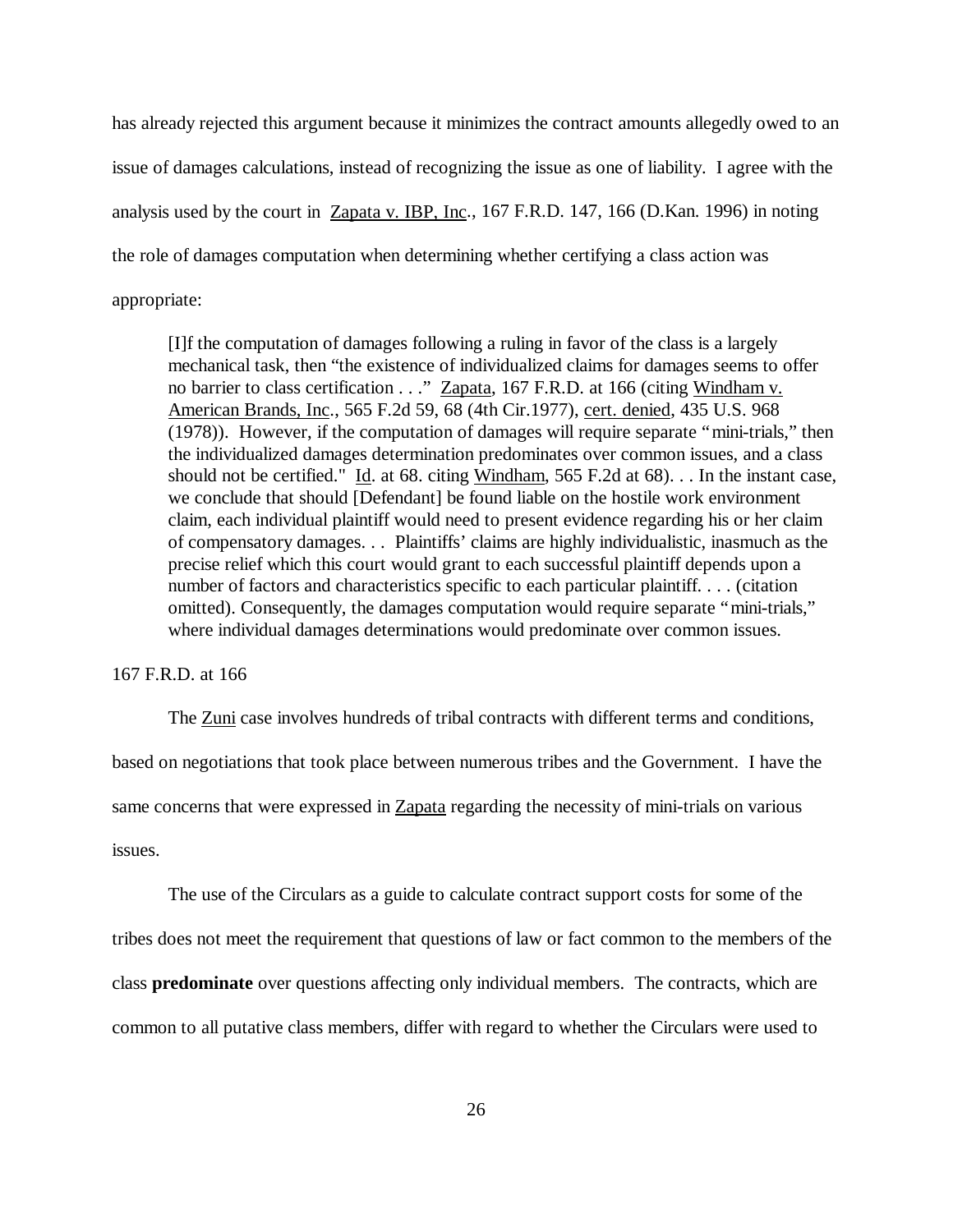calculate the contract support costs, and with regard to the terms and conditions contained in the contracts. Because the contracts were negotiated separately, the defenses raised by the IHS are not common to all the putative class members, as discussed earlier. The lack of a single common defense is the reason why certain cases, on which Plaintiff relies in its reply, are inapposite. See, e.g.., In re Visa Check/MasterMoney Antitrust Litigation, 280 F.3d 124 (2d Cir. 2001); In Waste Management Holdings, Inc. v. Mowbray, 208 F.3d 288, 296 ( $1<sup>st</sup> Cir. 2000$ ); and In re Agent Orange Product Liability Litigation, 818 F.2d 145 (2d Cir. 1987). In these cases, the defense or defenses raised are common to the class such that the success of the defense would foreclose and dispense with all of plaintiffs' claims. As the Government correctly argues, the individuality of the tribal contracts of the putative class members precludes an application of a common defense.

I conclude that common questions of law or fact do not predominate among the putative class members. The use of the Circulars may be common to a significant number of tribes, but what predominates here are separate and individual contracts with different terms and conditions and different defenses pertaining to what is allegedly owed in contract support costs.

#### B. Superiority

Plaintiff claims that the high cost of litigation would discourage some tribes from engaging in litigation, and that class certification would reduce each class member's overall costs. Plaintiff also points to the trust responsibility the Government has to protect and promote the interests of tribes. However, as the Government points out, individual lawsuits have already been filed, demonstrating that a sufficient number of the putative class members are sufficiently motivated to pursue individual lawsuits. The Government's trust responsibility does not extend to making concessions toward tribes that are not legally sound such as stipulating to class certification for a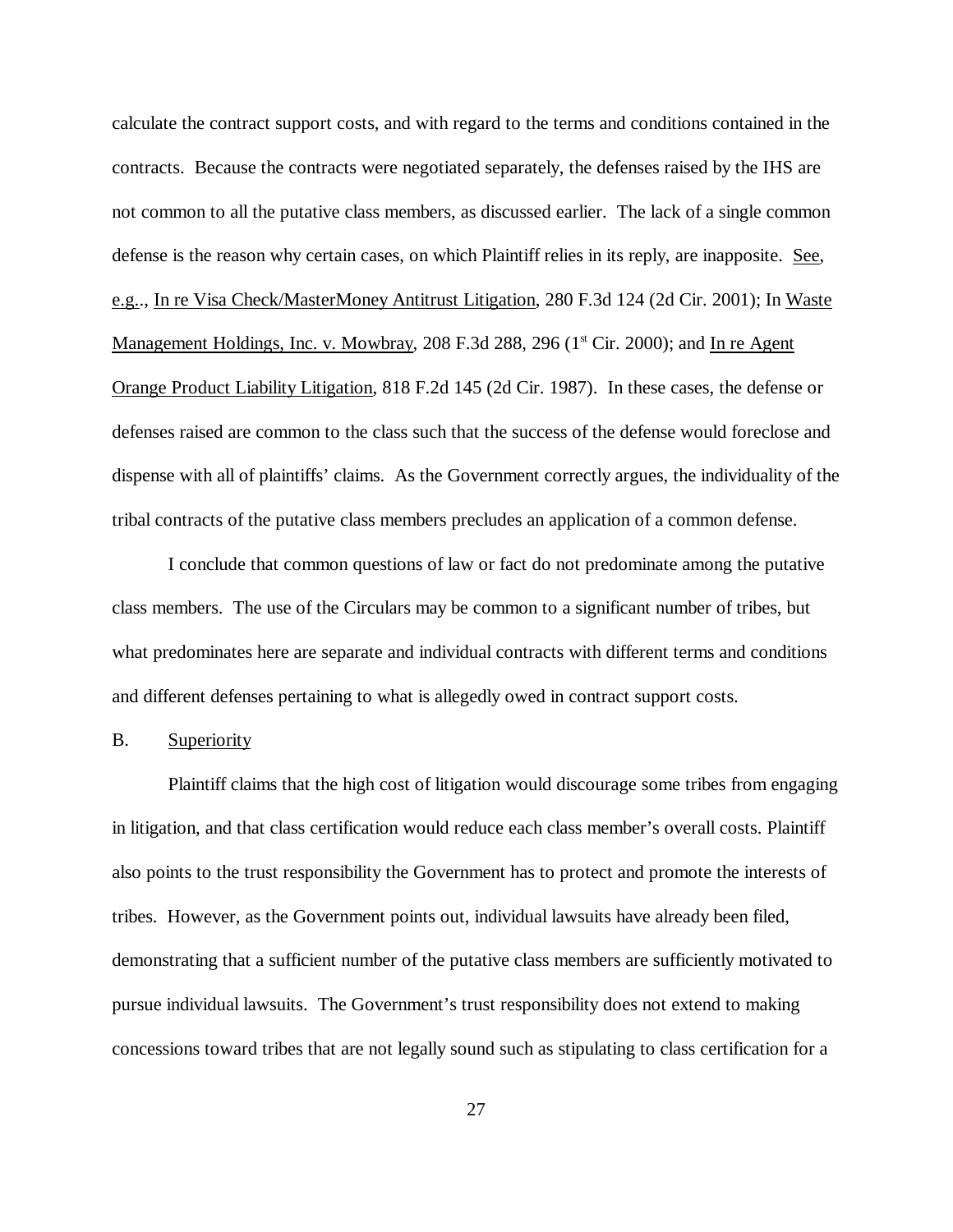putative class that does not meet Rule 23 requirements.

Plaintiff argues that, based on the wide geographic scope of tribes which have entered into ISDA contracts with the IHS, it is desirable to concentrate the litigation of claims in this forum. The Court does not place much stock in this contention. As the United States Supreme Court stated in Califano v. Yamasaki, 442 U.S. 682, 702 (1979), "[i]t often will be preferable to allow several courts to pass on a given class claim in order to gain the benefit of adjudication by different courts in different factual contexts." Id., at 702-03; see also, U.S. v. Mendoza, 464 U.S. 154, 160 (1984) (the law benefits from having multiple courts of appeals rule on an issue before it comes to the Supreme Court).

Finally, the Court notes the difficulties that would be encountered in the management of such a class action. Even if the putative class description is narrowed, mini-trials would be required first on numerous threshold issues such as exhaustion, which types of claims were being litigated for each tribe and what fiscal years are represented by the claims for each tribe; the significance of releases signed by some tribes; and collateral estoppel issues. Some of these issues could preclude litigation of certain claims. Following these issues, another set of mini-trials would be required on the contracts that proceed to litigation, based on the individual terms and condition in each of the contracts; the separate negotiations that took place between tribal contractors and IHS (which would include whether an indirect cost rate was applied at all and how the Circulars were applied, if at all, in the negotiations); contract support costs amounts that were agreed on by the parties; amounts paid out under the contracts; whether amounts are owed under each of the contracts; and finally, what amounts are owed.

The specter of mini-trials is relevant to the superiority question as well as the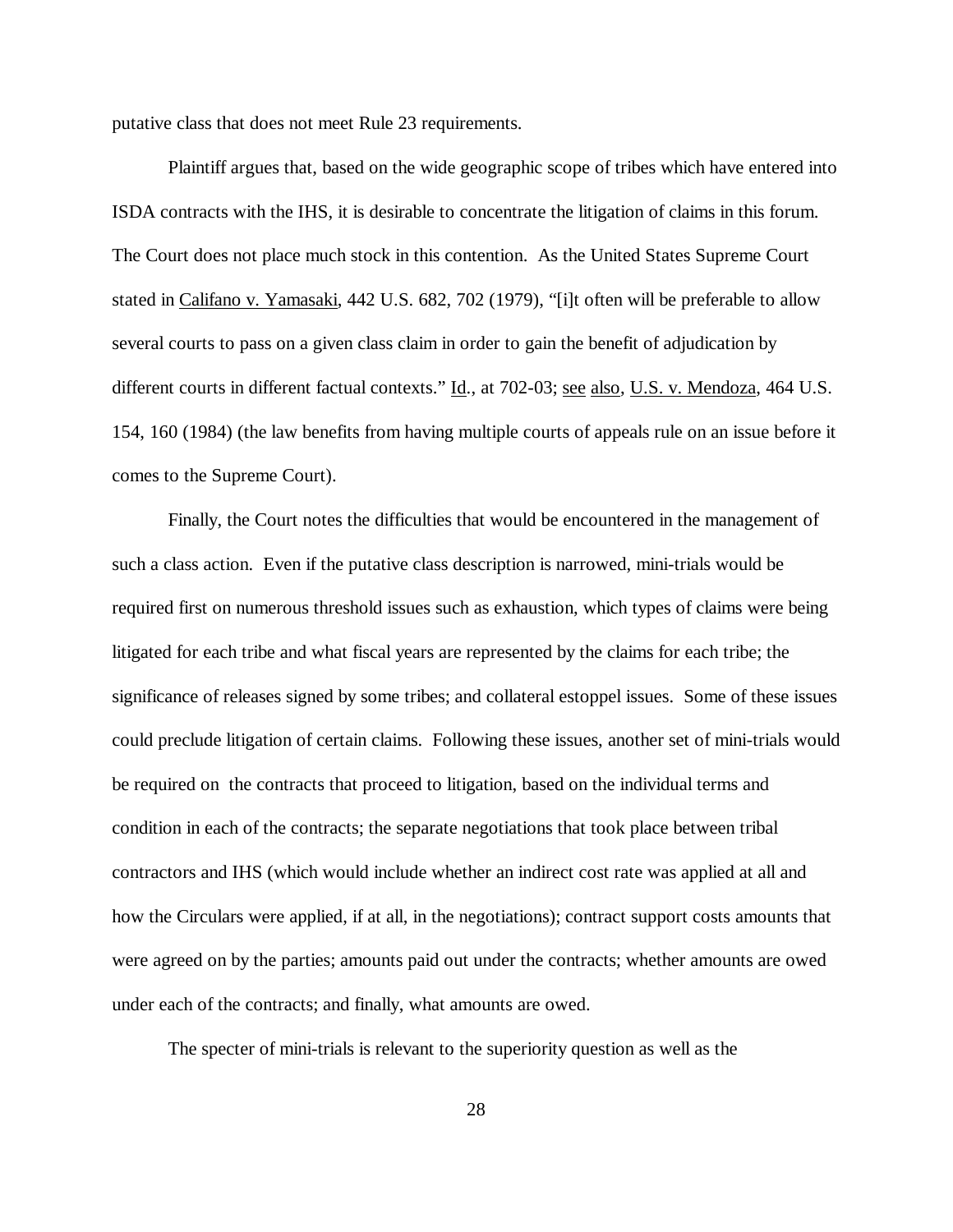predominance question. See, Castano v. American Tobacco Co. 84 F.3d 734, 745 n.19 (5<sup>th</sup> Cir. 1996) ( "The greater the number of individual issues, the less likely superiority can be established"). Because there are a number of separate issues that would need to be litigated in this action for the claims of the class members, class action is not a superior method of adjudication in this case.

#### **IV. Motion to Create Sub-Class and Appointment of Counsel to Sub-Class**

The denial of class certification renders moot the Motion to Create Sub-Class and Appointment of Counsel to Sub-Class filed by Mr. Gross and Mr. Gallegos. In the event, however, of an appeal by Plaintiff which results in the reversal of my decision denying class certification, I believe some additional comments about the motion to create a sub-class are in order. Mr. Gross and Mr. Gallegos are prominent New Mexico lawyers who have extensive experience in class action litigation that extends well beyond the boundaries of the State of New Mexico. Mr. Gross and Mr. Gallegos are imminently qualified to represent Plaintiff in this case had they been retained by Plaintiff. Instead, Plaintiff retained its lawyers who are equally as prominent and experienced in handling class action litigation and equally as qualified to serve as class counsel had a class been certified. Mr. Gross considers himself to be the brainchild behind a certain type of rate making claim as set forth in his affidavit<sup>8</sup>, a notion that is not widely accepted by other counsel in this case. Notwithstanding Mr. Gross' and Mr. Gallegos' legal qualifications, if I am reversed and class certification is ultimately ordered, I am very confident that Plaintiff's counsel can and will advance any and all claims that should be advanced on behalf of the putative class members.

<sup>&</sup>lt;sup>8</sup> "Applicant Gross... has been instrumental in developing the legal theory and litigating the miscalculation of rates used in determining contractors' entitlement to indirect contract support." Doc. 29 at 12.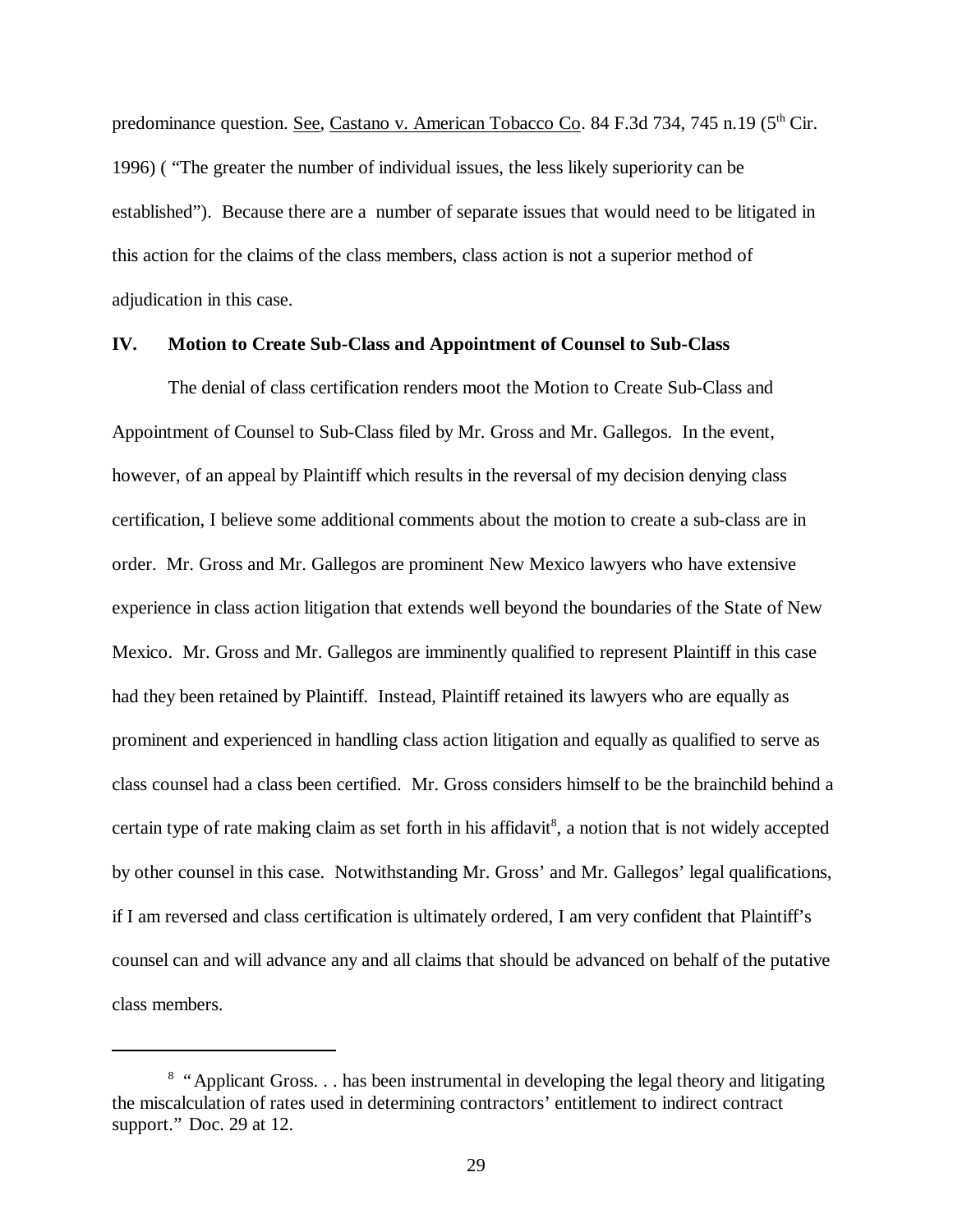I previously denied the Motion to Intervene (Doc. 45) and if class certification is ultimately mandated, I see no reason to create any type of sub-class and further complicate what would no doubt be an extremely complicated class action case. Accordingly, the Court is of the view that Mr. Gross and Mr. Gallegos should litigate the claims on behalf of their clients in the case they filed and in the forum they chose and that is in the United States District Court for the District of Columbia in the case of Tunica-Biloxi Tribe of La. v. United States.

#### **CONCLUSION**

The above captioned case shall not be certified as a class action because the claims of the putative class members do not meet jurisdictional requirements under the Contract Disputes Act, which applies to claims for money damages under the ISDA.

Even if the putative class description is narrowed to allow only class members who have presented all their claims, this case shall not be certified because the putative class does not meet Rule 23(a) requirements for commonality, typicality and fair and adequate representation. The tribal contracts are individual and were individually negotiated; the Government's defenses would differ; and named class representatives' interests could conflict with those of the putative class members.

Additionally, this case does not meet the requirements of Rule 23(b). Common questions of law or fact do not predominate among the putative class members. The use of the Circulars may be common to some tribal contractors, but what predominates here are separate and individual contracts with different terms and conditions and different defenses pertaining to what is allegedly owed in contract support costs. Moreover, class certification is not a superior method of adjudication because it will end up being more cumbersome than efficient. Mini-trials would